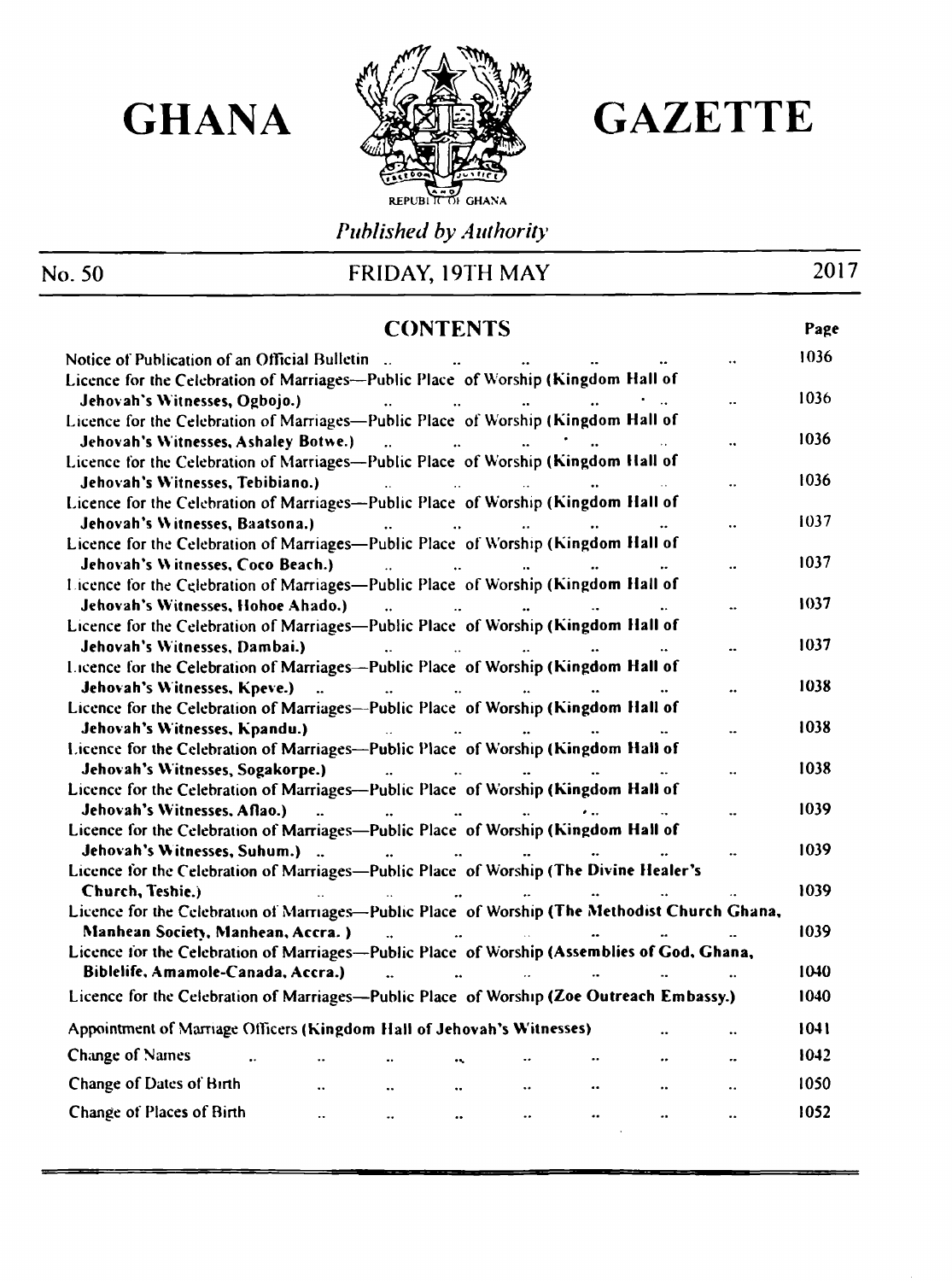# NOTICE OF PUBLICATION OF AN OFFICIAL BULLETIN COMMERCIAL AND INDUSTRIAL BULLETIN No. 24 SUMMARY OF CONTENTS

| General                                     |  |                     |               |             |                     |     |
|---------------------------------------------|--|---------------------|---------------|-------------|---------------------|-----|
| Notice of Sale of Overstayed Vehicles— Tema |  | $\bullet$ $\bullet$ | $\sim$ $\sim$ | $\sim 0.01$ | $\bullet$ $\bullet$ | 142 |
| Notice of Sale of Seized Vehicles—Kumasi    |  | $\sim$ $\sim$       | $\bullet$     | <b>COL</b>  | $\bullet$ $\bullet$ | 150 |

# PUBLIC PLACE OF WORSHIP

# LICENCE FOR THE CELEBRATION OF MARRIAGES

Under the provisions of section 40, subsection (1) of the Marriage Act 1884-1985 (Cap. 127) as amended, 1, Hon. Benjamin B. Angenu, Municipal Chief Executive, Office of the Adentan Municipal Assembly, Accra, do hereby license the following public place of worship for the celebration of Marriages:

Kingdom Hall of Jehovah's Witnesses, Ogbojo.

Given under my hand at the Office of the Adentan Municipal Assembly, Accra, th:s 31st day of January, 2017.

HON. BENJAMIN ANGENU

*Municipal Chief Executive*

# PUBLIC PLACE OF WORSHIP

# LICENCE FOR THE CELEBRATION OF MARRIAGES

Under the provisions of section 40, subsection (1) of the Marriage Act 1884-1985 (Cap. 127) as amended. I, Hon. Benjamin B. Angenu, Municipal Chief Executive, Office of the Adentan Municipal Assembly, Accra, do hereby license the following public place of worship for the celebration of Marriages:

# Kingdom Hall of Jehovah's Witnesses, Ashaley Botwe.

Given under my hand at the Office of the Adentan Municipal Assembly, Accra, this 24th day of November. 2016. *i*

*0*

 $\begin{array}{c} \bullet \\ \bullet \end{array}$ 

HON. BENJAMIN ANGENU

 $\mathcal{L}^{\bullet}$  $\overline{\phantom{a}}$ 

• *Municipal Chief Executive*

# PUBLIC PLACE OF WORSHIP

# LICENCE FOR THE CELEBRATION OF MARRIAGES

Under the provision of section 8. subsection (1) of the Marriage Ordinance (Cap. 127) as amended. I, Kodjoe Dekpo, Municipal Co-ordinating Director, Office of the Ledzokuku-Krowor Municipal Assembly, do hereby license the following public place of worship for the celebration of Marriages:

# Kingdom Hall of Jehovah's Witnesses, Tebibiano.

Given under my hand at the Office of the Adentan Municipal Assembly, Accra, this 19th day of December, 2016.

KODJOE DEKPO *Municipal Co-ordinating Director*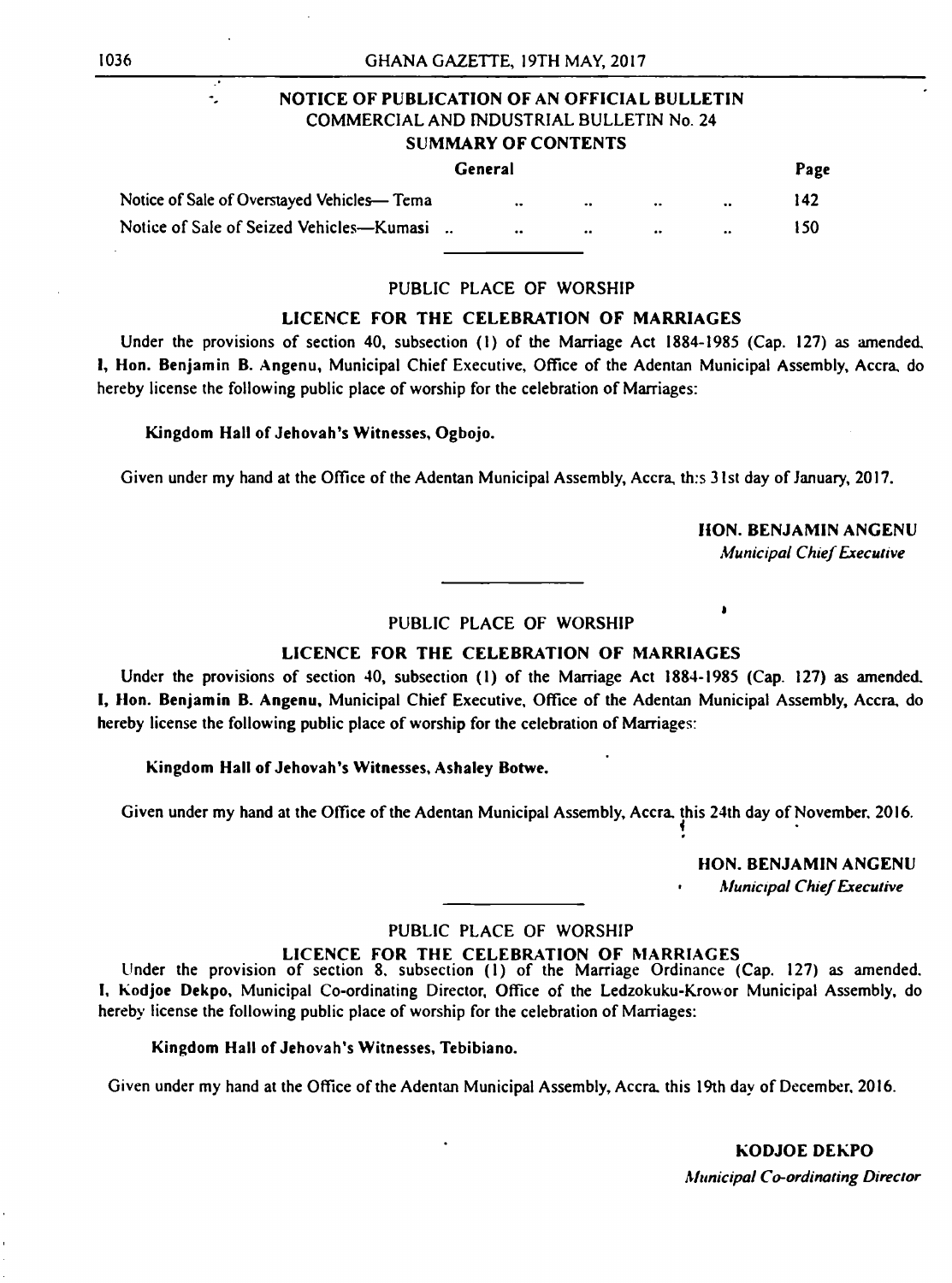# PUBLIC PLACE OF WORSHIP

# LICENCE FOR THE CELEBRATION OF MARRIAGES

Under the provision of section 8, subsection (1) of the Marriage Ordinance (Cap. 127) as amended, I, Kodjoe Dekpo, Municipal Co-ordinating Director, Office of the Ledzokuku-Krowor Municipal Assembly, do hereby license the following public place of worship for the celebration of Marriages:

# Kingdom Hall of Jehovah's Witnesses, Baatsona.

 $\Psi_{\rm{max}}$ 

Under the provision of section 8, subsection (1) of the Marriage Ordinance (Cap. 127) as amended. I, Hon. Seth Badu Tawiah, Municipal Chief Executive. Office of the Ledzokuku-Krowor Municipal Assembly, do hereby license the following public place of worship for the celebration of Marriages:

Given under my hand at the Office of the Adentan Municipal Assembly, Accra, this 19th day of December, 2016.

# KODJOE DEKPO

*Municipal Co-ordinating Directo*

# PUBLIC PLACE OF WORSHIP

# LICENCE FOR THE CELEBRATION OF MARRIAGES

# Kingdom Hall of Jehovah's Witnesses, Coco Beach.

Given under my hand at the Office of the Ledzokuku-Krowor Municipal Assembly, this 19th day of December, 2016.

HON. SETH BADU TAWIAH

*Municipal Chief Executive*

 $\bullet$ 

 $\bullet$ 

# PUBLIC PLACE OF WORSHIP LICENCE FOR THE CELEBRATION OF MARRIAGES

Under the provision of section 8. subsection (1) of the Marriage Ordinance (Cap. 127) as amended. I, Alhaji Ibrahim Al-Hassan, Chief Director/Regional Co-ordinating Director, Office of the Volta Regional Co-ordinating Council. Ho, do hereby license the following public place of worship for the celebration of Marriages:

# Kingdom Hall of Jehovah's Witnesses, Hohoe Ahado.

Given under my hand at the Office of the Volta Regional Co-ordinating Council, Ho, this 3rd day of August. 2016.

### ALHAJI IBRAHIM AL-HASSAN

*Chief Director/RCD for. Hon. Regional Minister/Volta*

# PUBLIC PLACE OF WORSHIP LICENCE FOR THE CELEBRATION OF MARRIAGES

Under the provision of section 8, subsection (1) of the Marriage Ordinance (Cap. 127) as amended. I, Alhaji Ibrahim Al-Hassan, Chief Director/Regional Co-ordinating Director, Office of the Volta Regional Co-ordinating Council. Ho. do hereby license the following public place of worship for the celebration of Marriages:

Kingdom Hall of Jehovah's Witnesses. Dambai.

Given under my hand at the Office of the Volta Regional Co-ordinating Council. Ho. this 3rd day of August. 2016.

ALHAJI IBRAHIM AL-HASSAN *Chief Director/RCD for;Hon. Regional Minister/Volta*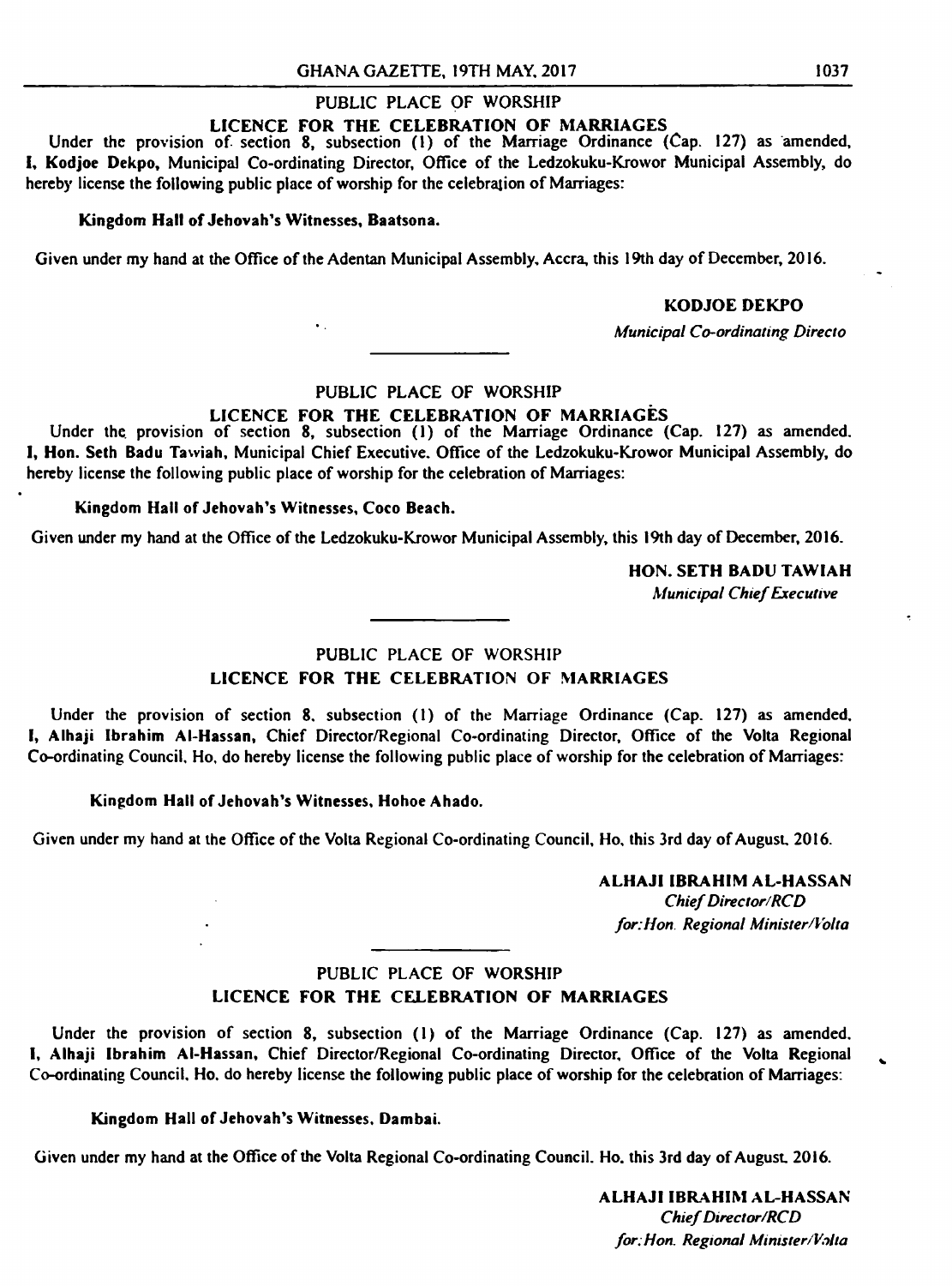# PUBLIC PLACE OF WORSHIP LICENCE FOR THE CELEBRATION OF MARRIAGES

Under the provision of section 8, subsection (1) of the Marriage Ordinance (Cap. 127) as amended. I. Alhaji Ibrahim Al-Hassan, Chief Director/Regional Co-ordinating Director, Office of the Volta Regional Co-ordinating Council, Ho, do hereby license the follow ing public place of worship for the celebration of Marriages:

# Kingdom Hall of Jehovah's Witnesses, Kpeve.

Given under my hand at the Office of the Volta Regional Co-ordinating Council, Ho, this 3rd day of August. 2016.

# ALHAJI IBRAHIM AL-HASSAN

*Chief Director RCD for; Hon. Regional Minister/Volta*

# PUBLIC PLACE OF WORSHIP LICENCE FOR THE CELEBRATION OF MARRIAGES

Under the provision of section 8, subsection (1) of the Marriage Ordinance (Cap. 127) as amended. I, Alhaji Ibrahim Al-Hassan, Chief Director/Regional Co-ordinating Director. Office of the Volta Regional Co-ordinating Council. Ho, do hereby license the following public place of worship for the celebration of Marriages:

Kingdom Hall of Jehovah's Witnesses, Kpandu.

Given under my hand at the Office of the Volta Regional Co-ordinating Council, Ho. this 3rd day of August. 2016.

ALHAJI IBRAHIM AL-HASSAN *Chief Director RCD*

*for: Hon. Regional Minister'Volta*

PUBLIC PLACE OF WORSHIP LICENCE FOR THE CELEBRATION OF MARRIAGES

Under the provision of section 8, subsection (I) of the Marriage Ordinance (Cap. 127) as amended. I, Alhaji Ibrahim Al-Hassan, Chief Director/Regional Co-ordinating Director, Office of the Volta Regional Co-ordinating Council. Ho. do hereby license the following public place of worship for the celebration of Marriages:

# Kingdom Hall of Jehovah's Witnesses, Sogakorpe.

Given under my hand at the Office of the Volta Regional Co-ordinating Council. Ho. this 3rd day of August. 2016.

# ALHAJI IBRAHIM AL-HASSAN *Chief Director RCD for Hon. Regional Minister Volta*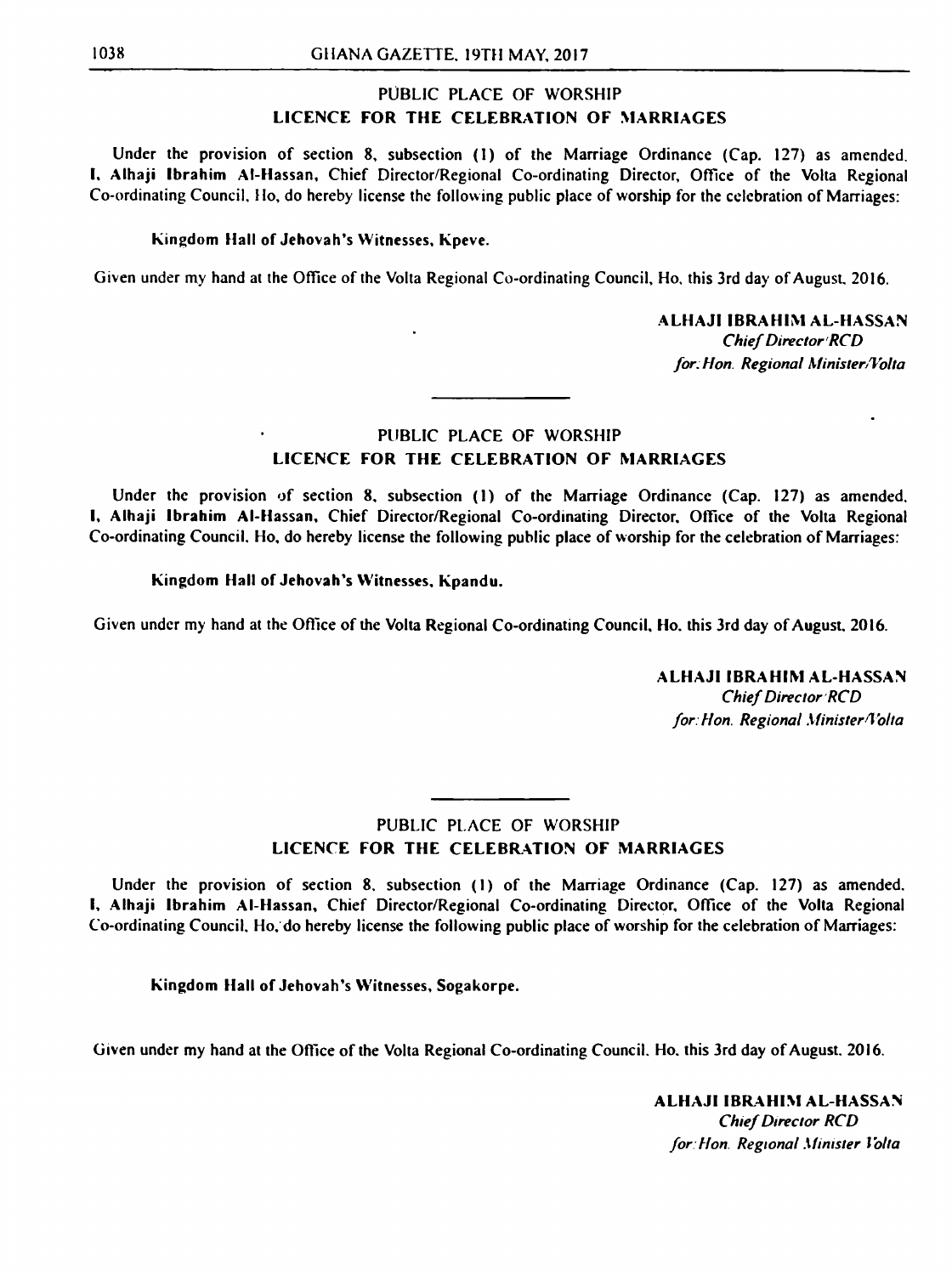# PUBLIC PLACE OF WORSHIP LICENCE FOR THE CELEBRATION OF MARRIAGES

Under the provision of section 8, subsection (1) of the Marriage Ordinance (Cap. 127) as amended. I, Alhaji Ibrahim Al-Hassan, Chief Director/Regional Co-ordinating Director, Office of the Volta Regional Co-ordinating Council, Ho, do hereby license the following public place of worship for the celebration of Marriages:

# Kingdom Hall of Jehovah's Witnesses, Aflao.

Given under my hand at the Office of the Volta Regional Co-ordinating Council, Ho. this 3rd day of August, 2016.

ALHAJI IBRAHIM AL-HASSAN

*Chief Director/RCD for: Hon. Regional Mimster/Volta*

# PUBLIC PLACE OF WORSHIP

# LICENCE FOR THE CELEBRATION OF MARRIAGES

Under the provision of section 8, subsection (I) of the Marriage Ordinance (Cap. 127) as amended. **I, Ayuuni Anastasia Mma, Assistant Director II<sup>B</sup>, Office of the Eastern Regional Co-ordinating Council. Koforidua.** do hereby license the following public place of worship for the celebration of Marriages:

Kingdom Hall of Jehovah's Witnesses, Suhum.

Given under my hand at the Office of the Eastern Regional Co-ordinating Council. Koforidua. this 31st day of January. 2017.

AYUUNI ANASTASIA MMA *Assistant Director II*<sup>*B*</sup> *for: Hon. Regional Minister*

# PUBLIC PLACE OF WORSHIP

# LICENCE FOR THE CELEBRATION OF MARRIAGES

Under the provision of section 8, subsection (1) of the Marriage Ordinance (Cap. 127) as amended, I, Kodjoe Dekpo, Municipal Co-ordinating Director, Office of the Ledzokuku-Krowor Municipal Assembly, do hereby license the following public place of worship for the celebration of Marriages:

The Divine Healer's Church, Teshie.

Given under my hand at the Office of the Ledzokuku-Krowor Municipal Assembly, this 15th day of February, 2017.

KODJOE DEKPO

*Municipal Co-ordinating Director*

# PUBLIC PLACE OF WORSHIP

# LICENCE FOR THE CELEBRATION OF MARRIAGES

Under the provisions of section 40, subsection (I) of the Marriage Act 1884-1985 (Cap. 127) as amended. I, Felicia Dapaah, Municipal Co-ordinating Director, Office of the Ga West Municipal Assembly, do hereby license the following public place of worship for the celebration of Marriages:

The Methodist Church Ghana, Manhean Society, Manhean Accra.

> FELICIA DAPAAH *Municipal Co-ordinating Director for*. *Municipal Chief Executive*

Given under my hand at the Office of the Ga West Municipal Assembly, this 29th day of March, 2017.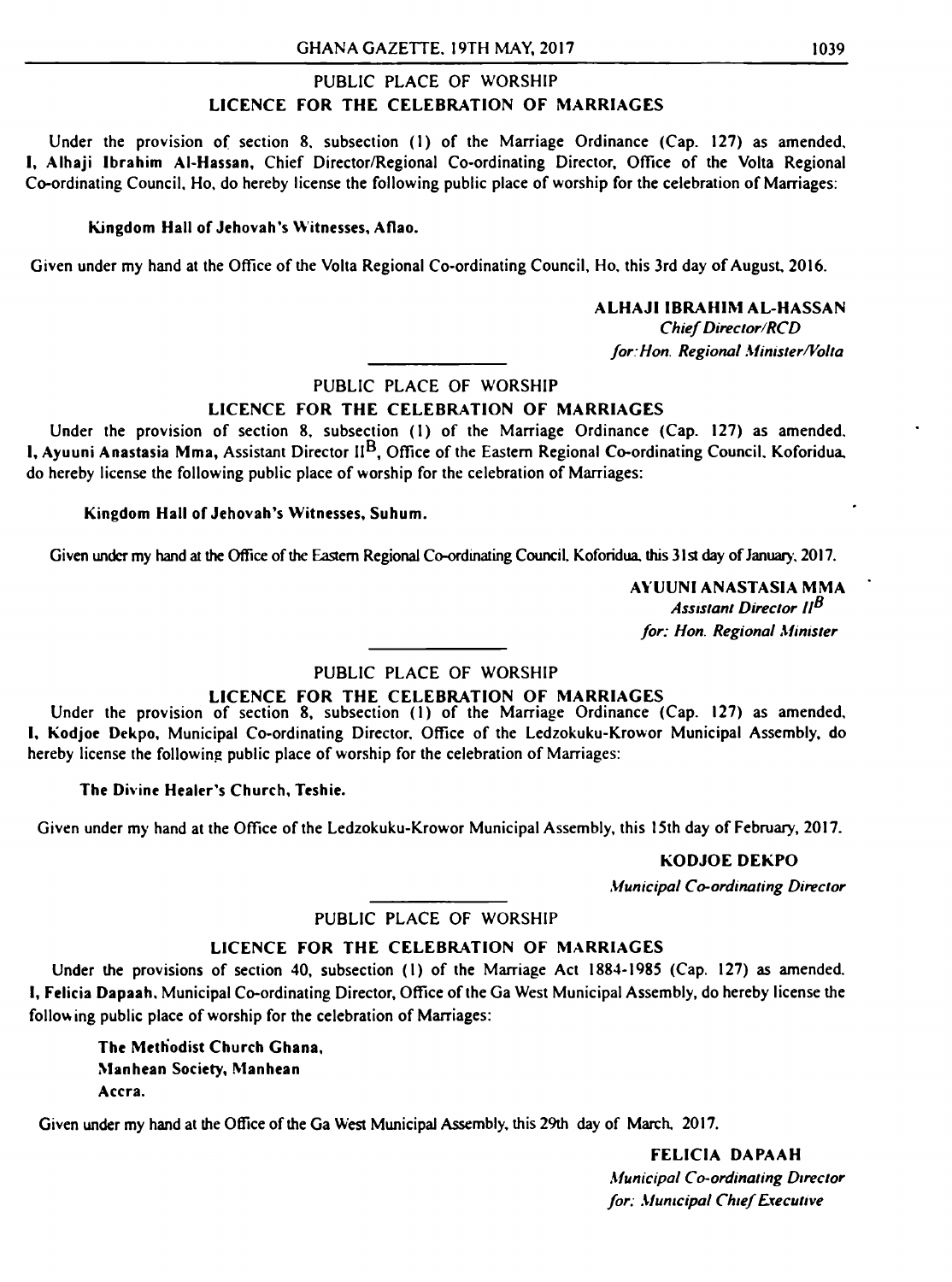# PUBLIC PLACE OF WORSHIP

# LICENCE FOR THE CELEBRATION OF MARRIAGES

Under the provisions of section 40, subsection (1) of the Marriage Act 1884-1985 (Cap. 127) as amended. I, Felicia Dapaah, Municipal Co-ordinating Director, Office of the Ga West Municipal Assembly, do hereby license the following public place of worship for the celebration of Marriages:

Assemblies of God, Ghana, Biblelife, Amamole-Canada, Accra.

Given under my hand at the Office of the Ga West Municipal Assembly, this 11th day of November, 2016.

Under the provision of section 8, subsection (1) of the Marriage Ordinance (Cap. 127) as amended. I, Moira Nancy Ewa, Municipal Co-ordinating Director, Office of the Adentan Municipal Assembly, do hereby license the following public place of worship for the celebration of Marriages:

FELICIA DAPAAH

*Municipal Co-ordinating Director for: Municipal Chief Executive*

 $\left\vert \cdot \right\rangle$ 

# PUBLIC PLACE OF WORSHIP

# LICENCE FOR THE CELEBRATION OF MARRIAGES

# Zoe Outreach Embassy.

Given under my hand at the Office of the Adentan Municipal Assembly, Accra, this 18th day of April. 2017.

MOIRA NANCY EWA (MRS.) *Municipal Co-ordinating Director for: Municipal Chief Executive*

 $\mathbb{R}^d$ 

 $\mathcal{L}^{\mathcal{L}}(\mathbf{0},\mathbf{0})$  . The  $\mathcal{L}^{\mathcal{L}}(\mathbf{0},\mathbf{0})$  $\mathcal{L}(\mathcal{L})$  and  $\mathcal{L}(\mathcal{L})$  and  $\mathcal{L}(\mathcal{L})$  and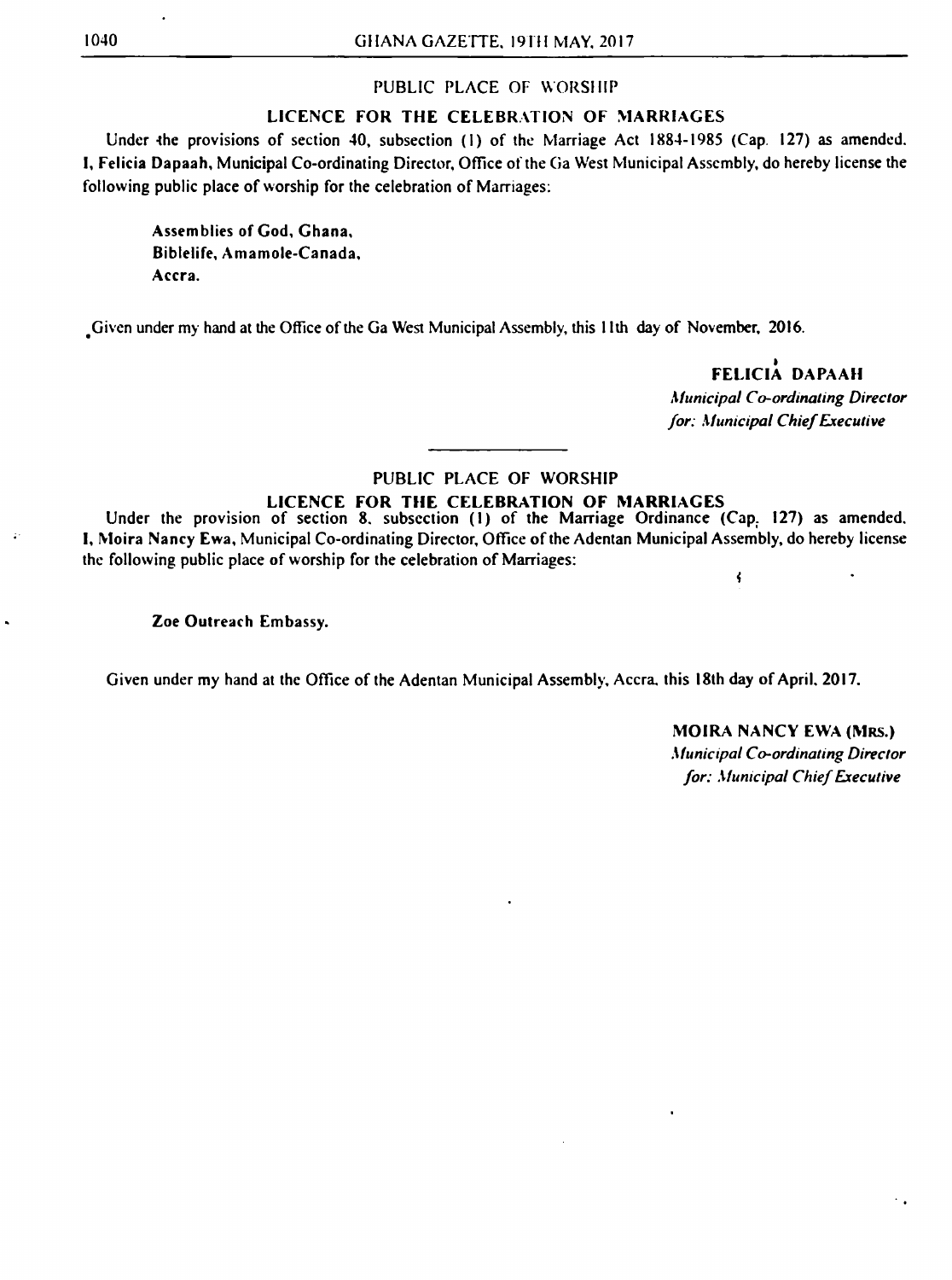### APPOINTMENT OF A MARRIAGE OFFICER

Under the provisions of section 38 of the Marriages Act. 1884-1985 (Cap. 127) amended by the Ministers' Functions Instrument. I97I(L.I. 707), the following Ministers of Religion are hereby appointed as Marriage Officers for Kingdom Hall of Jehovah's Witnesses:

1. Raphael Kwame Ahiave 2. Simon Kwasi Agudza 3. Joseph Ben Addison 4. Joseph Ehomah Anlimah 5. Peter Aka Nyanzu 6. Maxwell Ransom Abenney 7. Samuel Kofi Nvumutsu 8. Samuel Wadie Addo 9. Edward Osei-Agyemang 10. Samuel Oppong 11. Spio Kofi Mensah 12. Emmanuel Takyi 13. Felix Paa Inkoom 14. Fredrick Bruce Yeboah 15. Bismark Nana-Attakora 16. Robert Samuel Aryeetey 17. Silas Okpoti Akornor 18. Enock Yaw Frimpong-Eduful 19. Ransford Narh Narteh 20. Stephen Mensah Dartel 21. Alex Kofi Enyan 22. Henry Akwasi Fynn 23. Thomas Koranteng 24. Alex Mensah Seryah 25. Godfred Asare Bediako 26. Jephthah Affum Yeboah 27. Amos Asigri 28. David Demuyakor 29. Yaw Tuah 30. Emmanuel Kyei 31. Joseph Mensah 32. Kwabena Nkatiah 33. Sampson Kofi Adu 34. Frank Osafo 35. Roddy Larvea Adjei 36. Emmanuel Mensah 37. Kwabena Akwaboa 38. Nana Nyame-Yenyam Boatcng 39. Alex Gedematu 40. Gideon Adjetey 41. Samuel Aggrey 42. William Zon

43. Ebenezer Gyebi 44. Mensah Ampong 45. Solomon Owusu 46. Stephen Ahligba 47. Adu Boahen 48. Godfred Yaw Amponsah 49. Kwaku Gvamfi Amponsah 50. Anthony Mensah 51. Isaac Dugbatey Doc 52. Samuel Asiedu 53. Kwame Boakye-Antwi 54. Kwasi Nsiah 55. Maxwell Duodu 56. Asafoagvei Kwasi Paul 57. Bejeim Soiomon 58. Kulai Emmanuel Kwame Adanuty 59. Ernest Lawson Piantsil 60. Joseph Ashie Neequaye 61. Nathan Adjei Okoc 62. Stephen Kofi Adofo 63. Allan Ofori Boateng 64. Jacob Afortu 65. Solomon Wiafe Ofori

66. Ernest Nyame 67. John Abrebrese Nyamekye 68. Joseph Kobina Acquah 69. Adongo Atambilla 70. John Kofi Owusu 71. Kwame Antwi Oduro 72. Samuel Owusu-Gyimah 73. Francis Anarho 74. Joseph Mambongwura 75. Wisdom Akwasi 76. Enoch Kyeremeh 77. Joseph Richard Aidoo 78. Lovelace Odonkor Yao 79. Ernest Siaw 80. Isaac Arkoh 81. William Yirenkyi 82. Enoch Nsiah 83. Gabriel Kofi Barasu 84. Joseph Rockies Aikins 85. Adokou Faustin Apeletey 86. Ebed-Melech Nketsiah 87. Emmanuel Quist 88. Enock Sitsofe Kofi Nyonator 89. Domi Edison Komla 90. Elemawusi Emmanuel 91. James Kodzo Atandji 92. Ebenezer Acquah 93. Michael Darko 94. Nathaniel Yevu 95. David Kwame Asare 96. Joseph Ackah 97. Robert Kwame Atiemo (Snr.) 98. Danso Seth Yaw Okoh 99. Ohenebeng Augustus Asante 100. Samuel Martey 101. Cornelius Anim Sarpong 102. Jonas Kofi Narteh 103. Kofi Acheampong 104. James Addai Boateng 105. John Adjei Mensah 106. Noah Anim Twumasi 107. Atsu Isaac Kordzo 108. Cephas Nii-Quaye 109. Obed Mawusi Ntumy 110. Abraham Atsu Dorsese 111. Benuwa Kpati 112. Paul Kwasi Kudroha 113. Anderson Oppong Nketiah 114. Kofi Owusu-Bediakoh 115. Nathan Asante Darfour 116. Charles Antwi Mensah 117. Eric Timpong-Jones 118. Joseph Osei Boateng 119. Ebenezer Mensah Addy 120. Theophilus Kwabena Asare 121 Theophilus Mensah 122. David Antoe-Mensah 123. Peter Bidahor 124. Stephen Oku 125. Amadi Christian 126. Amoah James Ofosu 127. Yeboah Emmanuel Asamoah 128. Charles Kusi 129. Michael Addo 130. Samuel Osei Yaw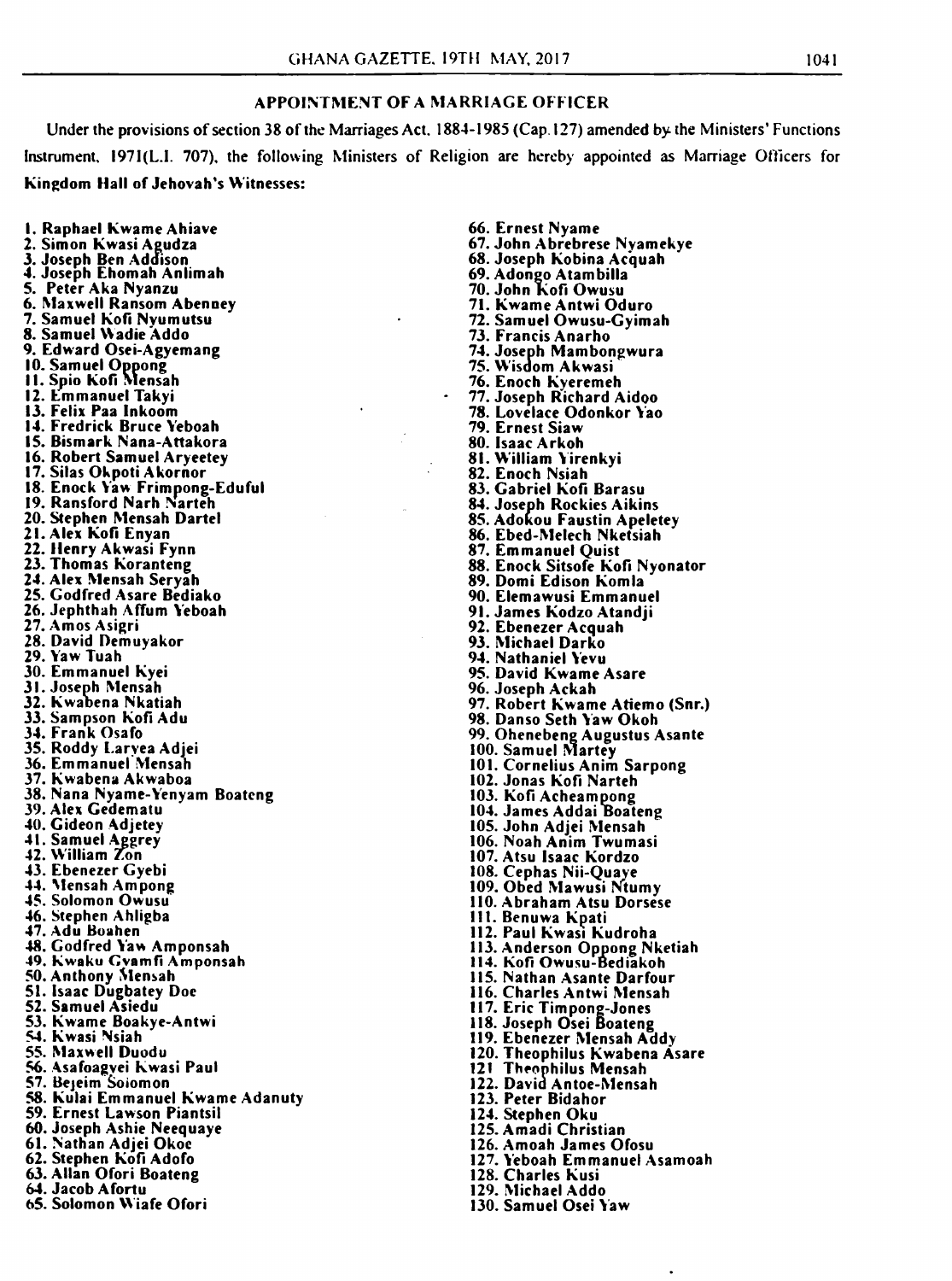131. John Osei Mireku 132. Seth Addo Offei 133. Stephen Kwaku Amoah 134. Boachie Victor 135. Rutherford Kweku Osei 136. Samuel Kwabena Ankomah 137. Bismark Ofosu Antwi 138. Emmanuel Asante Antwi 139. Kwansah Hammond 140. Stephen Tetteh 141. Edem Kwame Tornyie 142. Joshua Abegah Tawiah 143. Asare Manu 144. Bismark Brako Bosompem 145. Samuel Nana Boachie 146. Michael Ofori Asiedu 147. Philemon Owusu Aboagye 148. Raymond Baah Turkson 149. Emanuel Abekwei Abbey 150. Paul Ambantem 151. Timothy Esono Bempong 152. Lawrence Anderson 153. Seth Jonathan Sai Annan 154. Stephen Bio 155. Charles Adu-Kumi 156. George Owusu-Ansah 157. Yaw Antwi-Nuamah 158. Yaw Owusu-Nsiah 159. Anthony Ntakor 160. Bismark Tuffour 161. George Ahen Nunoo 162. Godfred Oppong 163. Elisha Sam 164. Phinehas Mbee 165. Stephen Andoh 166. Andrew Kojo Mbroh 167. Evans Dadzie 168. Gideon Awortwi 169. Sampson Boante Tandoh 170. Benjamin Quansah 171. Daniel Evans Appiah 172. Michael Sagoe 173. David Kwamina Bayorda 174. Francis Kwabla Setuagbe 175. Godwin Anani Dugbazah

Made this 28th day of March. 2017.

- 176. Daniel Abaka Yankson 177. George Maxwell Oppong 178. Gladstone Siavor 179. Joas Fiadehoume 180. Ernest Agyei 181. Isaac Asomaning 182. Michael Sarkodee Acheampong 183. Daniel Asante Wiafe 184. Frank Fordjour 185. James Ampabeng Kyeremeh 186. Francis Affenyi 187. Nicholas Ocran 188. Roger Mintah-Debrah 189. Benjamin Ampofo 190. John Maxwell Koranteng Acquah 191. Anambire Isaac Ayinbuno 192. Isaac Tengan 193. Paul Olunchabah 194. Victus Yao Donkor 195. Gilbert Tee Zubil 196. Mohammed Bassi Tahiru 197. Isaac Boakye Aduenin 198. Leeyoung Akwesi Bukurow 199. Matthew Annan 200. Denis Marmah Martey 201. Jacob Adofo Ansong 202. Samuel Adusei 203. Louis Williams 204. Jephthah Osei Boateng 205. Jackson Kwasi Yorke 206. Kennedy Gyan 207. Charles Andrews Eshun 208. George Yirenkyi 209. Kwabena Nimako 210. David Alhassan 211. Andrews Jonas 212. Eric Ekow Ankomah 213. Jesse Osei Anokye 214. Joseph Kwabena Amponsah 215. Ransford Kwabena Amponsah 216. Stephen Osei 217. Charles Asensoh Sarpong 218. Eric Johnson
	- 219. George Kwesi Apreku

GLORIA AFUA AKUFFO (Miss)

*Attorney-General and Minister for Justice*

*/*

# CHANGE OF NAMES

6111. Miss Rebecca Addo, *a ka.* Miss Boakye Janet Afua, a Trader and of H/No. AD 3333, East Legon. Accra, wishes to be known and called Miss Rebecca Afua Addo with effect from 19th May, 2017. All documents bearing her former names are still valid.

6112. Miss Angela Serwaa Nyarko, *aka.* Miss Angela Gabriella Serwaa Nyarko, a Businesswoman and of P.O. Box 1708. Suame. Kumasi. wishes to be known and called Miss Angela Gabriella Serwaa Nyarko with effect from 15th May. 2017. All documents bearing her former names are still valid.

6113. Miss Cecilia Tiwaah, a Cashier of Metro Mass Transport and of H/No. Block 193. Kwadaso. Kumasi. wishes to be known and called Mrs. Cecilia Tiwaah Asante with effect from 4th February, 2012. All documents bearing her former name are still valid.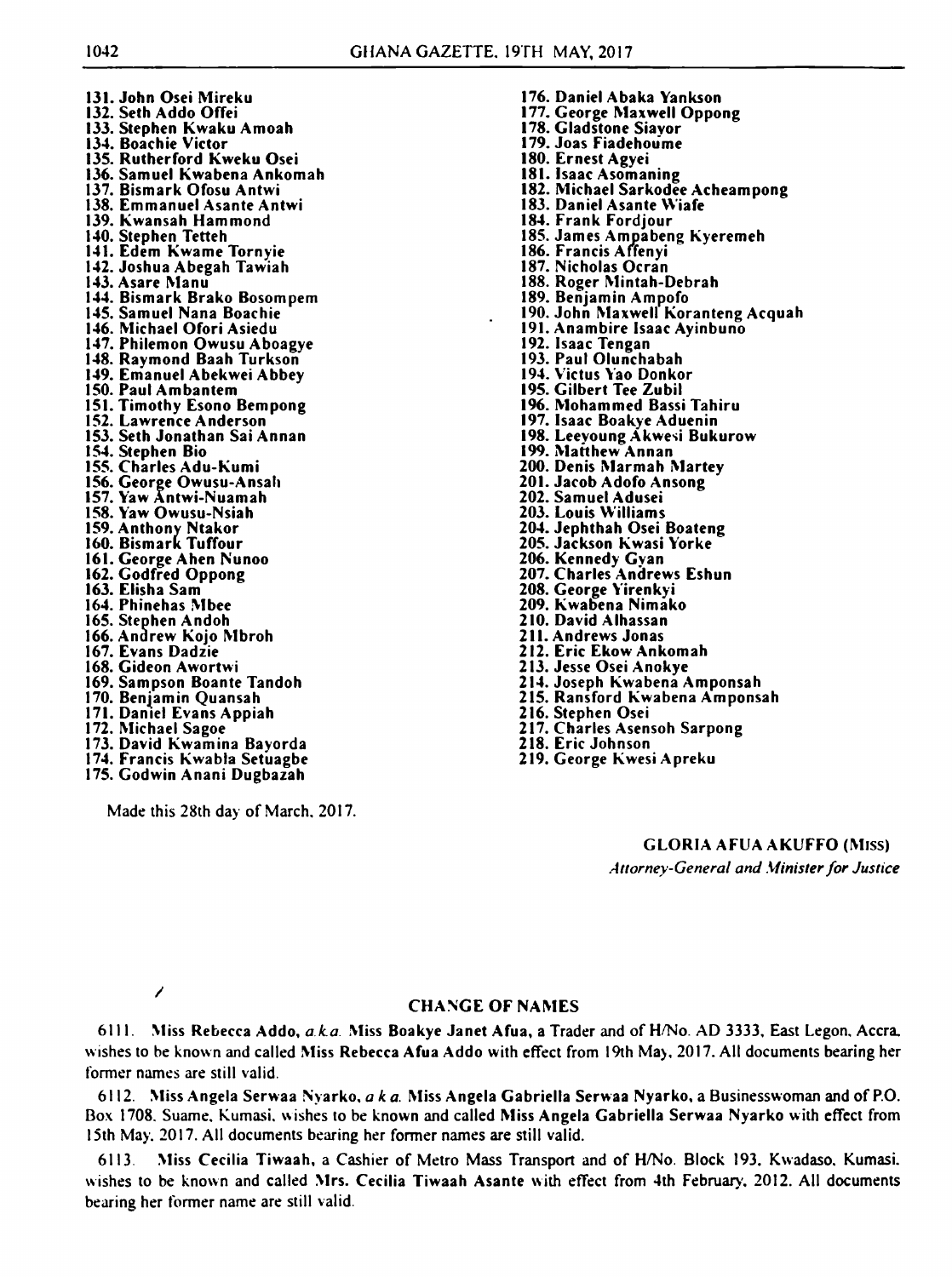6114. Miss Doris Amoako, an Unemployed and of H/No. Plot 4, Block 6, Ahinsan, wishes to be known and called Miss Priscilla Doris Owusu Amoako with effect from 12th May, 2017. All documents bearing her former name are still  $\blacksquare$ valid.  $\blacksquare$ 

# CHANGE OF NAMES—*contd.*

6115. Mr. Peter Huago, a Pastor & Businessman of Changer's Chapel and of H/No. Plot'18, Block LX, Oforikrom. Kumasi, wishes to be known and called Mr. Peter Kwei Huago with effect from 16th May, 2017. All documents bearing his former name arc still valid.

6116. Mr. Amponsah Nyantakyi Godwin Kwame, a ka Mr. Amponsah Godwin, a ka Mr. Nyantakyi Amponsah Godwin, *a k a .* Mr. Nyantakyi Amponsah Godwin Kwame, a Student of University of Cape Coast, c/o SGT. Abbey Emmanuel. Teshie Camp, Accra, wishes to be known and called Mr. Amponsah Nyantakyi Godwin Kwame with effect from 18th May, 2017. All documents bearing his former names are still valid.

6117. Miss Agnes Ayiwa, *a ka .* Miss Felicia Twenewaa, a Trader and of Berekum, Brong Ahafo Region, wishes to be known and called Miss Felicia Twenewaa with effect ffoml 1th May, 2017. All documents bearing her former names are still valid.

6118. Miss Adisat Labaran, an Event Planner of Adis Decor Events & Gifts, Achimota and of P.O. Box DK 862. Darkuman, Accra, wishes to be known and called Mrs. Adisat Bello-Giwa with effect from 4th April. 2017. All documents bearing her former name are still valid.

6119. Miss Victoria Otu-Nyarko, *a.ka.* Mrs. Victoria OfTei-Danquah, a Trader and of P.O. Box KN 1947. Kaneshie, Accra, wishes to be known and called Miss Victoria Otu-Nyarko with effect from 31st January, 2016. All documents bearing her former names are still valid.

6120. Miss Agnes Amoateng, *a.ka.* Miss Agnes Ama Boatemaa Amoateng, *a.ka.* Miss Agnes Ama Boatemaa, a Caterer of Ramakos Catering Services and of P.O. Box GP 22046, Accra, wishes to be known and called Miss Agnes Amoateng with effect from 18th May, 2017. All documents bearing her former names are still valid.

6121. Mr. Salifu Labani, *a k a .* Mr. Adam Salifu Labani, an Accountant of Kuottam Estates Limited, P.O. Box 3727, Accra, wishes to be known and called Mr. Adam Salifu Labani with effect from 16th May, 2017. All documents bearing his former names are still valid.

6122. Mr. Emmanuel Ofei Amoo, *a k a .* Miss Amoo Emmanuel Junior, a Policeman with Reg. No. 52313 of Ghana Police Service and of P.O. Box GP 26226, Accra, wishes to be known and called Mr. Emmanuel Ofei Amoo with effect from 6th February, 2017. All documents bearing his former names are still valid.

6123. Miss Olive Barbara Osae-Kwapong, *a.ka.* Miss Olive Osae-Kwapong, a Businesswoman and of P.O. Box 370, Takoradi, Western Region, wishes to be known and called Mrs. Olive Barbara Kufour with effect from 26th April, 1975. All documents bearing her former names are still valid.

6124. Miss Vivian Violette Agbeve, *a k a* Miss Vivian Agbeve, an Accountant of Tullow and of H/No. 37, Portuphy Street, Ashaiman, Accra, wishes to be known and called Mrs. Vivian Violette Gadagbui with effect from 30th July, 2016. All documents bearing her former names are still valid.

6125. Miss Mary Adukwei Bruce, *a k a .* Miss Mary Bruce, a Businesswoman and of H/No. B 1606/3, Tsecha Street, Laterbiokorshie, wishes to be known and called Mrs. Mary Adukwei Nettey with effect from 20th December, 2008. All documents bearing her former names are still valid.

 $\bullet$ 

6126. Miss Lydia Akosu Ansah, *a k a .* Miss Lydia Ansah, a Trader and of H/No. I ll, Race Course, Lapaz. Accra, wishes to be known and called Miss Lydia Ansah with effect from 3rd May, 2017. All documents bearing her former names are still valid.

6127. Miss Grace Owusu Darko, a Caterer of Graceilla's Catering Services and of P.O. Box KS 7025, Adum. Kumasi, wishes to be known and called Mrs. Grace Amarh with effect from 11th December, 2004. All documents bearing her former name are still valid.

6128 Mr. Sulemana Karim, a Businessman and of P.O. Box AB 344, Accra, wishes to be known and called Mr. Sulley Ibrahim with effect from 5th May, 2017. All documents bearing his former name are still valid.

6129. Miss Sarah Naa Borkai Alabi, a Pupil Teacher/Student of Queen Jane International School and of H/No. J 100/7, Nungua Addogonno High Street, Nungua, Accra, wishes to be known and called Mrs. Sarah Naa Borkai Manison with effect from 13th January, 2007. All documents bearing her former name are still valid.

6130. Miss Grace Sarpong, *a ka .* Miss Rosemary Sarpong Boateng, a Teacher with Reg. No. 15389/10 of Ghana Education Service, Bompata E/A Primary School and of H/No. J. 14, Block S, Juaso, Asante Akim South, wishes to be known and called Miss Rosemary Sarpong Boateng with effect from 11th May, 2017. All documents bearing her former names are still valid.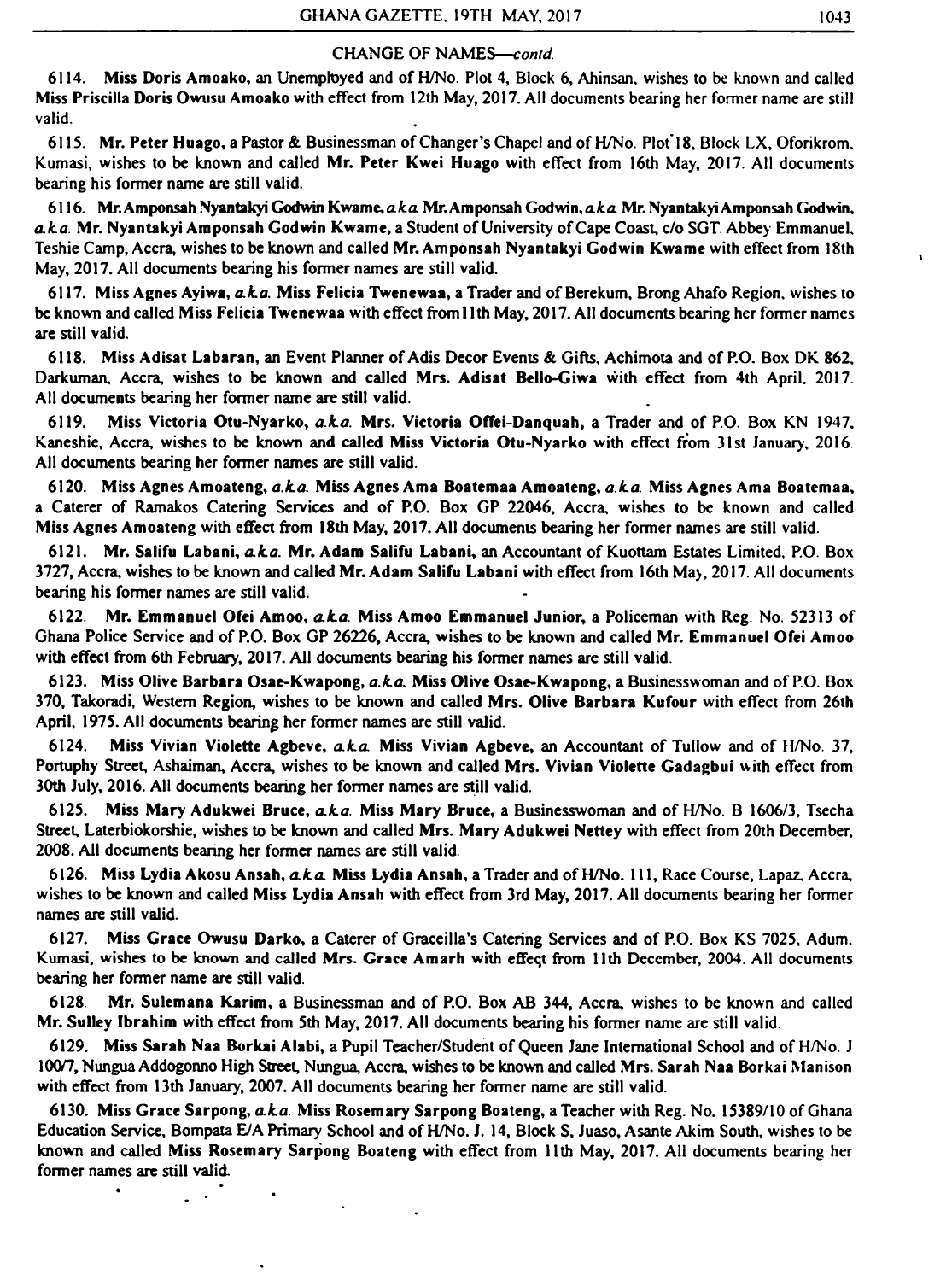6131. Miss Juliet Akwaa Kyeremeh, *a.La.* Mrs. Juliet Merz, *a.La.* Miss Juliet Kyeremeh Akwaah, a Teacher with Reg. No. 5576/10 of Ghana Education Service and of The Methodist Primary, P.O. Box 13, Acherensua, Brong Ahafo Region, wishes to be known and called Mrs. Juliet Merz with effect from 18th February, 2012. All documents bearing her former names are still valid.

6132. Mr. Daniel Ofori Donkor, *a.k.a.* Mr. Daniel Donkor Ofori, *a.k.a.* Mr. Gordon Gyedu, a Teacher with Reg. No. 8322/12 of Ghana Education Service and of Bassengele D/C Primary, P.O. Box 20, Bibiani, Western Region, wishes to be known and called Mr. Gordon Gyedu with effect from 12th February, 2015. All documents bearing his former names are still valid.

6135. Miss Linda Gyamena-Yeboah, *a.k.a.*. Miss Asantewaa Beatrice, a Teacher with Reg. No. 1025/SDU/16 of Ghana Education Service and of H/No. H22, Sefwi Nkwadum, Western Region, wishes to be known and called Miss Asantewaa Beatrice with effect from 28th April. 2017. All documents bearing her former names are still valid.

6133. Miss Gifty Owusuaa, *a.La.* Miss Beatrice Kumi, a Teacher with Reg. No. 1152/14 of Ghana Education Service and of P.O. Box 27, Dormaa Ahenkro, Brong Ahafo Region, wishes to be known and called Miss Beatrice Kumi with effect from 26th January, 2012. All documents bearing her former names are still valid.

6138. Miss Harriet Botchway, a Banker of First African Savings & Loans Limited and of Ghana Carton Boxes, P.M.B., Accra-North, wishes to be known and called Mrs. Harriet Adjei with effect from 14th June, 2014. All documents bearing her former name are still valid.

6134. Miss Leticia Osei, an Administrator of Ghana Atomic Energy Commission and of Ramsri/GAEC, P.O. Box LG 80, Legon, wishes to be known and called Mrs. Leticia Ofosu-Yirenkyi with effect from 15th October, 2005. All documents bearing her former name are still valid.

 $\ddot{\phantom{a}}$ 6140. Mr. Jacob Appiah, *a.La.* Mr. Twum Ampofo, a Welder and of H/No. D2, Zongo West, Kade, wishes to be known and called Mr. Twum Ampofo with effect from 17th May, 2017. All documents bearing his former names are still valid.

6136. Miss Eunice Ag/ei, a Trader and of P.O. Box AF 712, Adenta, Accra, wishes to be known and called Mrs. Eunice Okai Boye with effect from 12th October, 1987. All documents bearing her former name are still valid.

6137. Miss Elmer Nayra Kpikpi, a Lecturer of University of Ghana and of H/No. Block J5, MOH Flats and of P.O. Box KB 605, Korle-Bu, Accra, wishes to be known and called Mrs. Elmer Nayra Ametefe with effect from 30th June, 2007. All documents bearing her former name are still valid.

6139. Miss Stephanie Tiwaa Donkor, a Banker of Cal Bank Limited and of P.O. Box SC 345, Tema, wishes to be known and called Mrs. Stephanie Tiwaa Boamah with effect from 9th November, 2013. All documents bearing her former name are still valid.

6141. Miss Mary Obenewaa, a Trader and of /No. 110, Gbawe Newtown, wishes to be known and called Mrs. Mary Otti Boaten with effect from 15th September, 2016. All documents bearing her former name are still valid.

6142. Miss Patience Tsorblewu, a Cook and of H/No. 12/12, Ningo Prampram, Accra, wishes to be known and called Mrs. Patience Tsorblewu Igodan with effect from 6th November, 2014. All documents bearing her former name are

still valid

6143. Mr. Jerry John Ayayi Ayitey, *a.La.* Mr. Gilbert Ayayi Aziadapou, a Student of The Institute of Chartered Accountant and of P.O. Box 177 NB, Nii Boi, Accra, wishes to be known and called Mr. Jerry John Ayayi Ayitey with effect from 7th February, 2017. All documents bearing his former names are still valid.

6144. Mr. Kwabena Poku-Dwumoh, *a k a* Mr. Nana Kobby Poku-Dwumoh, *a k a* Mr. Nana Kwabena Poku-Dwumoh, a Project Manager of Kadus Company Limited and of H/No. 22, 10th Estate Road, Kanda Estates, Accra, wishes to be known and called Mr. Nana Kwabena Poku-Dwumoh with effect ffom 21st April, 2017. All documents bearing his former names are still valid.

6145. Miss Linda Sophia Howard, a Caterer and of P.O. Box SR 236, Tema, wishes to be known and called Mrs. Linda Sophia Mensah A rthur with effect from 5th December, 2004. All documents bearing her former name are still valid.

6146. Mr. Abraham Kobina Yamoah, a Naval Officer with Reg. No. 196451 of Ministry of Defence and of H/No. 220/25, Takoradi-Essikadu, wishes to be known and called Mr. Abraham Okyere-Yamoah with effect from 17th May, 2017. All documents bearing his former name are still valid.

 $\bullet$ 

 $\bullet$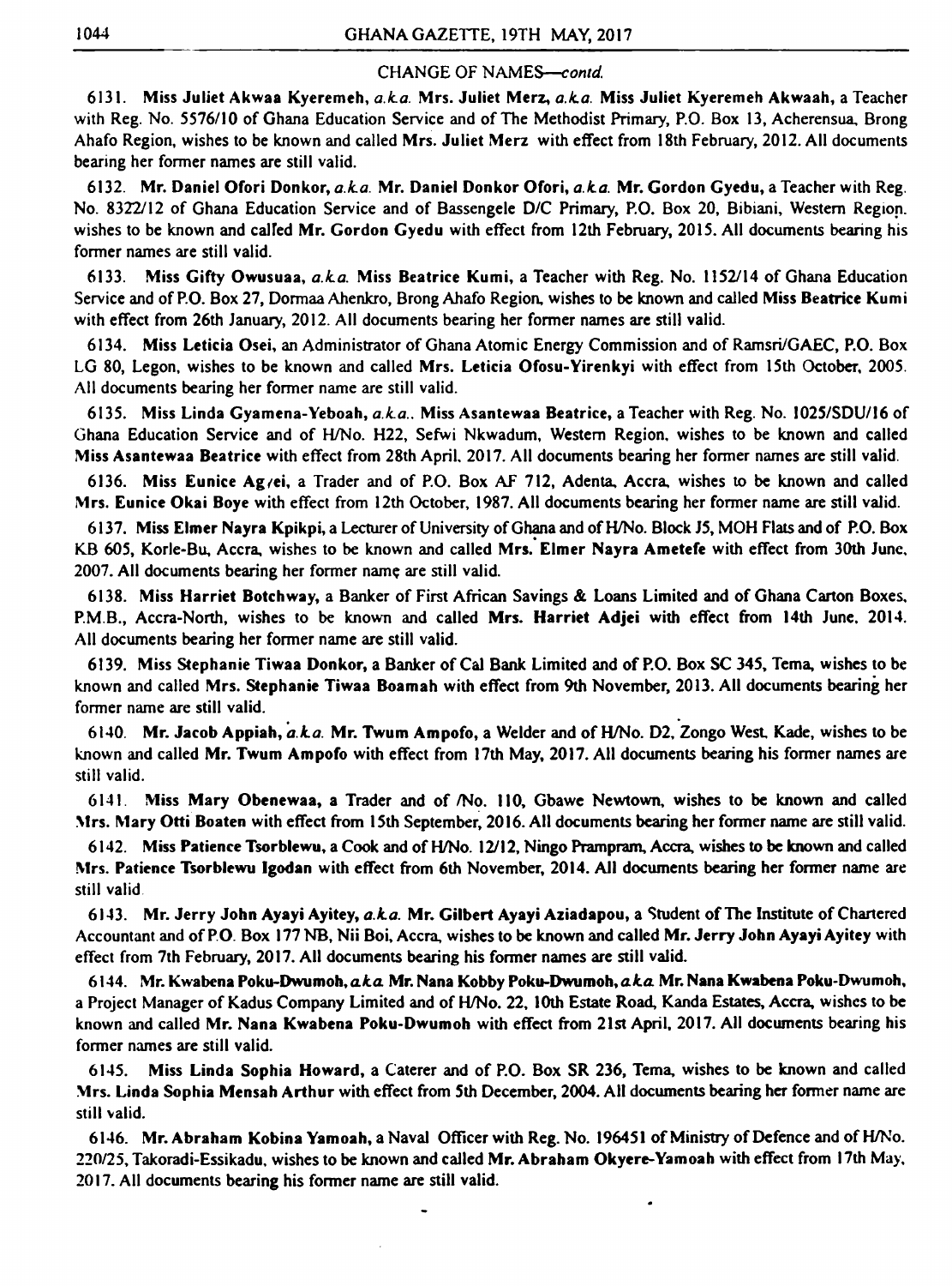6147. Miss Sarah Azure, a Student of St. Karol School of Nursing and of P.O. Box 7199. Accra-North, wishes to be known and called Miss Sarah Ewurama Azure with effect from 18th May, 2017. All documents bearing her former name are still valid.

6148. Miss Beatrice Oboshie Torgbor, a Businesswoman and of P.O. Box MD 725, Madina, Accra, wishes to be known and called Mrs. Beatrice Oboshie Da Silveira with effect from 16th October. 2015. All documents bearing her former name are still valid.

6149. Mr. Michael Ayesu Tawiah, *a k a* Mr. Ayesu Michael, *aka.* Mr. Michael Ayensu Tawiah, a Supply Officer of Ghana Education Service and of H/No. S23, Akropong-Akuapem. Eastern Region, w ishes to be known and called Mr. Michael Ayesu Tawiah with effect from 30th March. 2017. All documents bearing his former names are still valid.

6150. Mr. Alfred Amon Votey, *aka.* Mr. Alfred Amon Kotey, a Student of Ghana Technology University College and of P.O. Box 2760, Mamprobi, Accra, wishes to be known and called Mr. Alfred Amon Votey with effect from 3rd March. 2017. All documents bearing his former names are still valid.

6151 Miss Abigail Ama Aboagyewaa Anim, *a k a* Miss Anim Abigail Aboagyewaa, *aka* Miss Anim Abigail, a Student of Nursing and Midwifery Training College, Pantang and of H/No. F242/7, La. Accra, wishes to be known and called Miss Abigail Ama Aboagyewaa Anim with effect from 4th July, 2016. All documents bearing her former names are still valid

6157. Mr. Foster Kwarteng, a Trader and of Plot 44. Block C, New Achimota. H/No. 56, wishes to be known and called Mr. Randy Clark with effect from 18th May, 2017. All documents bearing his former name are still valid.

6152. Mr. Sunday Oladele, an Account Officer of Ghana Oil Company Limited (GOIL) and of H/A435/5, Otaten Street. Dansoman Junction. Accra, wishes to be known and called Mr. Sunday Mawuli Oladele with effect from 18th May, 2017. All documents bearing his former name are still valid.

 $\bullet$ 6159. Miss Eunice Adjei, a Banker of Unicredit and of H/No. B38I/20. 1st Darko Lane. North Kaneshie, Accra, wishes to be known and called Mrs. Eunice Orleans Boham with effect from 28th May, 2004. All documents bearing her former name are still valid.

6153. Mr. Michael Aboagye, a Trader of K. Ofori Limited and of H/No. AG/114, Agbogba. Accra, wishes to be known and called Mr. Jackson Nana Aboagye with effect from 17th January, 2017. All documents bearing his former name are still valid.

6162. Mr. Ibrahim Bin Mohammed, a Medical Doctor of Medical Centre Ministry of Health with Reg. No. MDC/RN/07369 and of Flagstaff House. Medical Centre. Accra, wishes to be known and called Mr. Ibrahim Akwasi Asante-Manu with effect from 15th May. 2017. All documents bearing his former name are still valid.

6154 Mr. Thomas Ampong, a Technician and of H/No. KO 46. Adum. Kumasi. wishes to be known and called Mr. Thomas Ampong Buadi with effect from 17th May, 2017. All documents bearing his former name are still valid.

6155. Mr. Eugene Nii Ayitey Adade, *a ka.* Mr. Eugene Adade, a Student and of P.O. Box LT 678. Lartebiokorshie, Accra, wishes to be known and called Mr. Eugene Nii Ayitey Adade with effect from 18th May, 2017. All documents bearing his former names are still valid.

6156. Mr. Rahim Ibrahim, a Businessman and of PO. Box 15. Accra. Nima. wishes to be known and called Mr. Rahim Abu with effect from 18th May, 2017. All documents bearing his former name are still valid.

6158 Mr. Collins N'ortey Tetteh, *a k a* Mr. Collins Nii Nortey Tetteh, a Fitness Coach of Pulse Fitness Ghana and of P.O. Box AC 510, Accra, wishes to be known and called Mr. Collins Nortey Tetteh with effect from 5th May, 2017. All documents bearing his former names are still valid.

6160. Mr. Emmanuel Yaw Zigah, a Trader and of P.O. Box DK 172. Darkuman. Accra, wishes to he known and called Mr. Kwaku Duah Agyeman with effect from 18th May. 2017. All documents bearing his former name are still valid

6161. Miss Antoinette Sheela Wollin, an Administrative Assistant of German Embassy and of H/No. 133A/3, Okesekon. Teshie. Accra, wishes to be known and called Mrs. Antoinette Sheela Adjetey with effect from 2nd May, 2015. All documents bearing her former name are still valid.

6163. Miss Grace Kabutey, a Banker of Ecobank Ghana Limited and of H/No. GW 149. Poll AW 9. Amrahia Toll Booth. Dodowa. Accra, wishes to be known and called Mrs. Grace Apau-Twum with effect from 8th August, 2015. All documents bearing her former name are still valid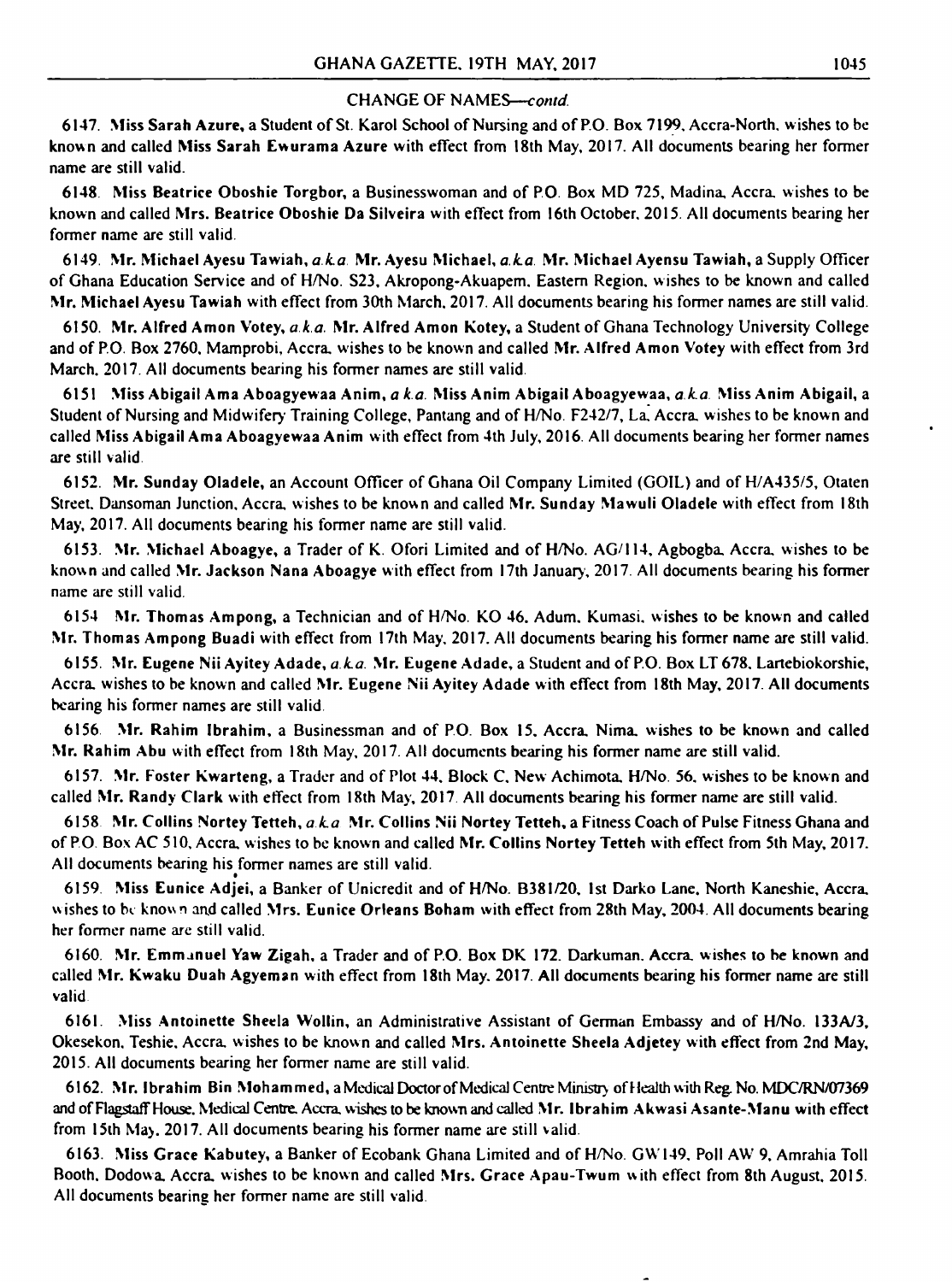6165. Miss Florence Boafo, a Caterer of Gifty "B" Restaurant and of Tybe B 36. Cyinder, Tarkwa, wishes to be known and called Mrs. Florence Otchere with effect from 2nd January, 2010. All documents bearing her former name are still valid.

6164. Mr. Joseph Kwofie, *a k a* Mr. Cyrus Appiah Kwofie, a Herbal Merchant and of H/No. PT C144, Effia Fijai Cocoa Road. Ozone Avenue, Takoradi. Western Region, wishes to be known and called Mr. Cyrus Appiah Kwofie with effect from 15th May, 2017. All documents bearing his former names arc still valid.

6166. Miss Phillipa Aba Otchere, a Nurse w ith Reg. No. 13P030346464904 of Tema Polyclinic and of H/No. 131 NI Community 2. Italian Flat, Tema. wishes to be known and called Mrs. Phillipa Darko Agyeman with effect from 9th January, 1993. All documents bearing her former name are still valid.

6167. Mr. Nana Yaw Buadu, a Trader and of H/No. BN. 16, Bohyen. Kumasi, wishes to be known and called Mr. Nicholas Boadu with effect from 17th May, 2017. All documents bearing his former name are still valid.

6168. Miss Sophia Opoku, a Teacher of Ghana Education Service. Bonwire D/A Primary School. Bonwire. Amante, Ashanti Region, wishes to be known and called Mrs. Sophia Owusu with effect from 12th November, 2016. All documents bearing her former name are still valid.

6173. Mr. Dari Henry Donkor, an Accountant of African Youth Organization and of P.O. Box KS 1249, Kumasi, Adum, wishes to be known and called Mr. Siango Henry Aloyabeh with effect from 18th May, 2017. All documents bearing his former name are still valid.

6169. Mr. Stephen Asamoah, a Pupil Teacher of Asuofiia Amoamah Good Samaritan International School and of H/No. Plot 17, Amoamah. Ashanti Region, wishes to be known and called Mr. Stephen Kwaku Aboagye w ith effect from 19th May, 2017. All documents bearing his former name are still valid.

6170. Mr. Alexander Acheampong, *a ka.* Mr. Nana Otuo Acheampong, a Businessman and of Plot No. 34, Block D, Daaho Mampong. Ashanti Region, wishes to be known and called Mr. Alex Otuo Acheampong with effect from 15th May, 2017 All documents bearing his former names are still valid.

6177. Mr. Robert Nicol, a.k.a Mr. Robert Kwesi Nicol, a Civil Servant of State Housing Company and of P.O. Box 14332. Accra, wishes to be known and called Mr. Roni Kwesi Nicol with effect from 19th May, 2017. All documents bearing his former name are still valid.

6171 Miss Grace Winnifred Amihere, an Unempolyed and of Plot 2. Danyame, wishes to be known and called Mrs. Grace Winnifred Tachie-Menson with effect from 19th December. 2015. All documents bearing her former name are still valid.

6172. Mr. Jones Adjei, *a ka* Mr. Baffoe Adjei Jones, an Excavator Operator of Amandi Investment Holdings Limted and of The Church of Pentecost, P.O. Box 634, Tema, Accra, w ishes to be known and called Mr. Jones Adjei w ith effect from 18th May, 2017. All documents bearing his former names are still valid.

6174. Miss Alice Adzoa Zor, a Secretary of Ministry of Trade and Industries and of P.O. Box 42, Elubo, Western Region, wishes to be known and called Mrs. Alice Adoya Franco with effect from 8th July, 2000. All documents bearing her former name are still valid.

6175. Mr. Joevanny Adoya, a Technician and of P.O. Box 42, Elubo, Western Region, wishes to be known and called

Mr. Joevanny Adoya Franco with effect from 26th July, 2005. All documents bearing his former name are still valid.

6176. Mr. Balorbey Issah Salif Nartey, a Soldier of Ghana Armed Forces with Reg. No. 202361 and of 64 Infantry Regiment, Gonda Barracks, Burma-Camp, Accra, wishes to be known and called Mr. Balorbey Salis with effect from 16th November, 2016. All documents bearing his former name are still valid.

6178 Miss Martina Dapila Nyoruzie, *a k a* Miss Nyovoresi D. Martina, *a ka* Miss Nyorvurizie D. Martina, *a k a* Miss Nyorezie D. Martina, a Student and of N T.C P.O. Box 24, Jirapa. Upper West Region, wishes to be known and called Miss Martina Nyorvuri with effect from 19th May. 2017. All documents bearing her former names arc still valid.

6179. Miss Florence Naa Dakua Aryee, a Trader and of Plot No. 129, North-West, Achimota. Tantra Hill. Accra, wishes to be known and called Mrs. Florence Naa Dakua Odai with effect from 18th December. 1999. All documents bearing her former name are still valid.

6180. Miss Jacqueline Oduro, a Trader and of H/No. 14, Allosam. Pokuase. Afiaman. Accra, wishes to be known and called Mrs. Jacqueline George with effect from 16th May. 2017 All documents bearing her former name are still valid.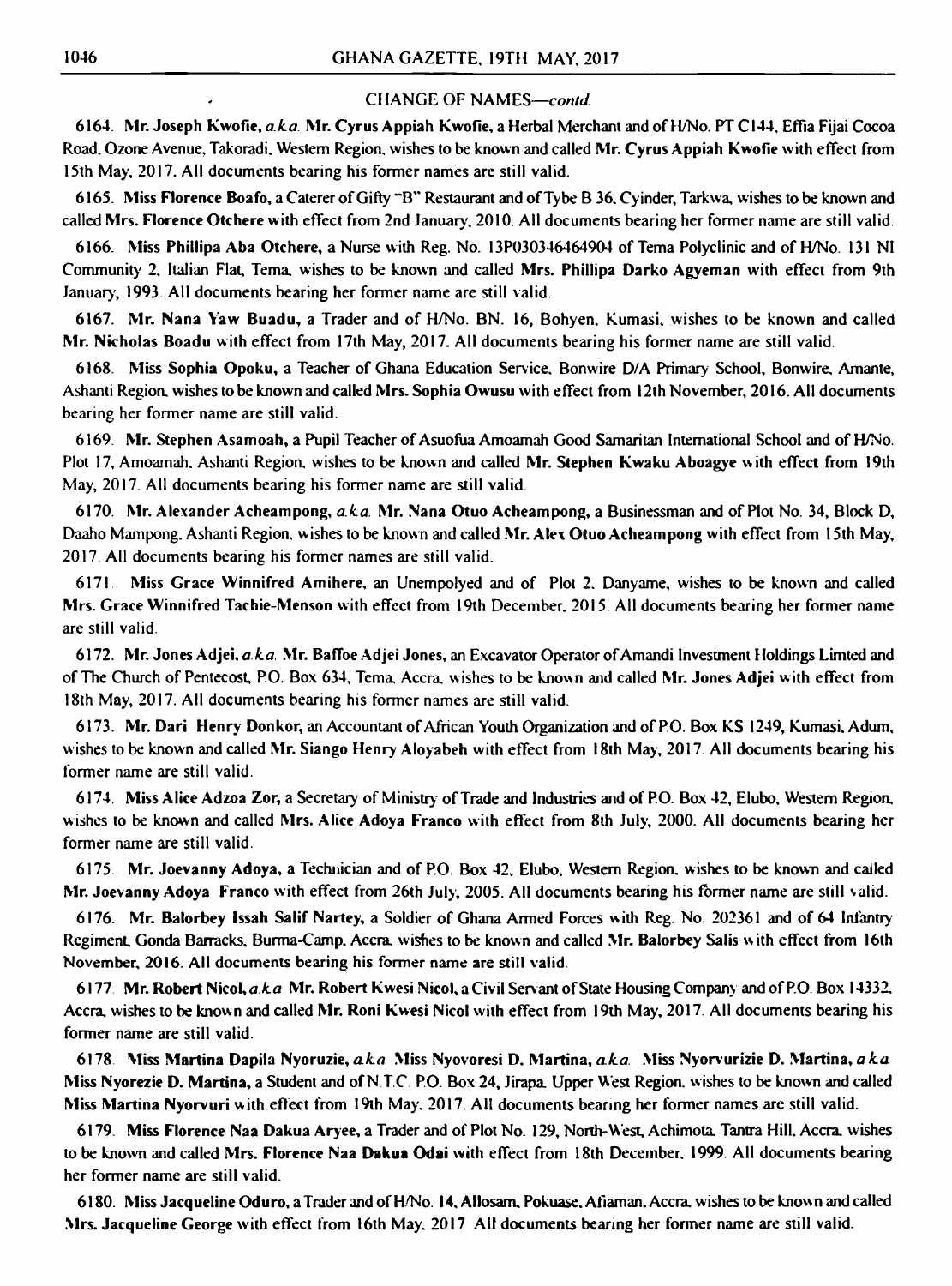6181 Mr. Isaac Mensah, a Student of University of Winneba and of H/No. C7, Moree. Central Region, wishes to be known and called Mr. Isaac Osikanyi Mensah with effect from 8th August. 2005. All documents bearing his former name are still valid

6182. Miss Xoeseko Akos Logah, a Student and of P.O. Box MP 522, Mamprobi, Accra and of H/No. B2 11/13, Adoley Abla Street. Russia. Accra, wishes to be known and called Miss Esi Believe Xoese Logah with effect from 8th May. 2017. All documents bearing her former name are still valid.

6185 Miss Ruth Darko, a Self-employed and of H/No. Block C 29/4, Okponglo, East Legon, Accra, wishes to be known and called Mrs. Ruth Darko Sakyiama with effect from 13th January, 2016. All documents bearing her former name are still valid.

6183 Miss Jennifer Annan-Jackson, an Unemployed and of H/No. A246/41, Kwabenya, Accra, wishes to be known and called Mrs. Jennifer Quao with effect from 10th January, 2014. All documents bearing her former name are still valid

6184 Miss Paulina Adwoa Serwah Agyemang, *a k a* Miss Agyemang Paulina Adwoa, a Student of Nursing and Midwifery Training, Pantang and of H/No. DD/OS/001, Lower Dodowa, wishes to be known and called Miss. Paulina Adwoa Serwah Agyemang with effect from 7th April, 2017. All documents bearing her former names are still valid

6189. Miss Rukaya Yakubu, a Trader and of H/No. B691/29, Nii Boye Town, Accra wishes to be known and called Miss Rukaya Umar Ganiyu with effect from 18th May. 2017. All documents bearing her former name are still valid.

6190 Miss Mercy Agbettor, *a k a.* Miss Mercy Ablah Agbettor, *a k.a.* Mrs. Mercy Engmann, a Musician of Mile-End Digital Studios and of H/No. L 225/1, Paradise, Kpong, wishes to be known and called Mrs. Mercy Engmann with effect from 19th May, 2017. All documents bearing her former names are still valid

6191. Mr. Gideon Tomey, a Welder and of Ashaiman wishes to be known and called Mr. Gideon Anador with effect from 2nd April. 2015 All documents bearing his former name arc still valid

6192. Miss Gloria Hukporti, *a k a* Miss Gloria Mawuena Afi Emilson, a Headmistress of Glorious Royals Academy. Accra and of H/No. Sun City, Adjei Kojo, Tema, wishes to be known and called Miss Gloria Mawuena Afi Emilson with effect from 18th May, 2017. All documents bearing her former names are still valid.

6186 Mr. Maxwell Appiah, a Marketing Executive of Vodafone Ghana and of H/No. B97/10, North Kaneshie. Accra, wishes to be known and called Mr. Maxwell Ankomah Appiah with effect from 17th April, 2007. All documents bearing his former name are still valid.

6187. Miss Matilda Mawuena Antwi, *aka.* Miss Matilda Mawena Antwi, a Marketer and *c/o* P.O. Box 233. Wenchi, Brong Ahafo Region, wishes to be known and called Mrs. Matilda Mawut na Owusu with effect from 29th June, 2013. All documents bearing her former names are still valid.

6188. Miss Susan Ewura Ama Appau. a Banker of Alltime Capital Ltd and of P.O. Box CO 1887, Tema. wishes to be known and called Miss Susan Ewura Ama Addo with effect from 13th September, 2016. All documents bearing her former name are still valid.

6197. Miss Gertrude Okyere, a Beautician and of H/No. T. 96, New Site, P.O. Box 13, Effiakumah, Takoradi, Western Region, wishes to be known and called Mrs. Gertrude Baiden with effect from 21st March, 2017. All documents bearing her former name are still valid

6193 Miss Cynthia kooko Owusu, an Accounts Officer of GN Foods Ltd. and of P.O. Box 301, Mamprobi, Accra, wishes to be known and called Miss Cynthia Abena Agyeiwaa Owusu with effect from 12th April. 2017. All documents bearing her former name arc still valid.

 $\bullet$ 

6194 Miss Ataa konadu Agyemang. an Environmentalist and of H/No. K. 59, Middle East, Ashaiman. wishes to be known and called Mrs. Ataa konadu Amenawonyo with effect from 6th June, 2014. All documents bearing her former name are still valid.

6195. Madam Josephine Biney, a Retired Lawyer and Nurse of United Nation and of H/No. 19, Boi Doku. Adenta, Accra, wishes to be known and called Madam Josephine Anaman with elfeci from 18th May, 2017. All documents bearing her former name are still valid.

6196. Mr. Nwiah Miezah, a Trader and of H/No. AB/58, Aiyinasi, Western Region. P.O. Box 46, Aiyinasi-Nkroful, wishes to be known and called Mr. Mark Mensah with effect from 5th July, 2016. All documents bearing his former name are still valid.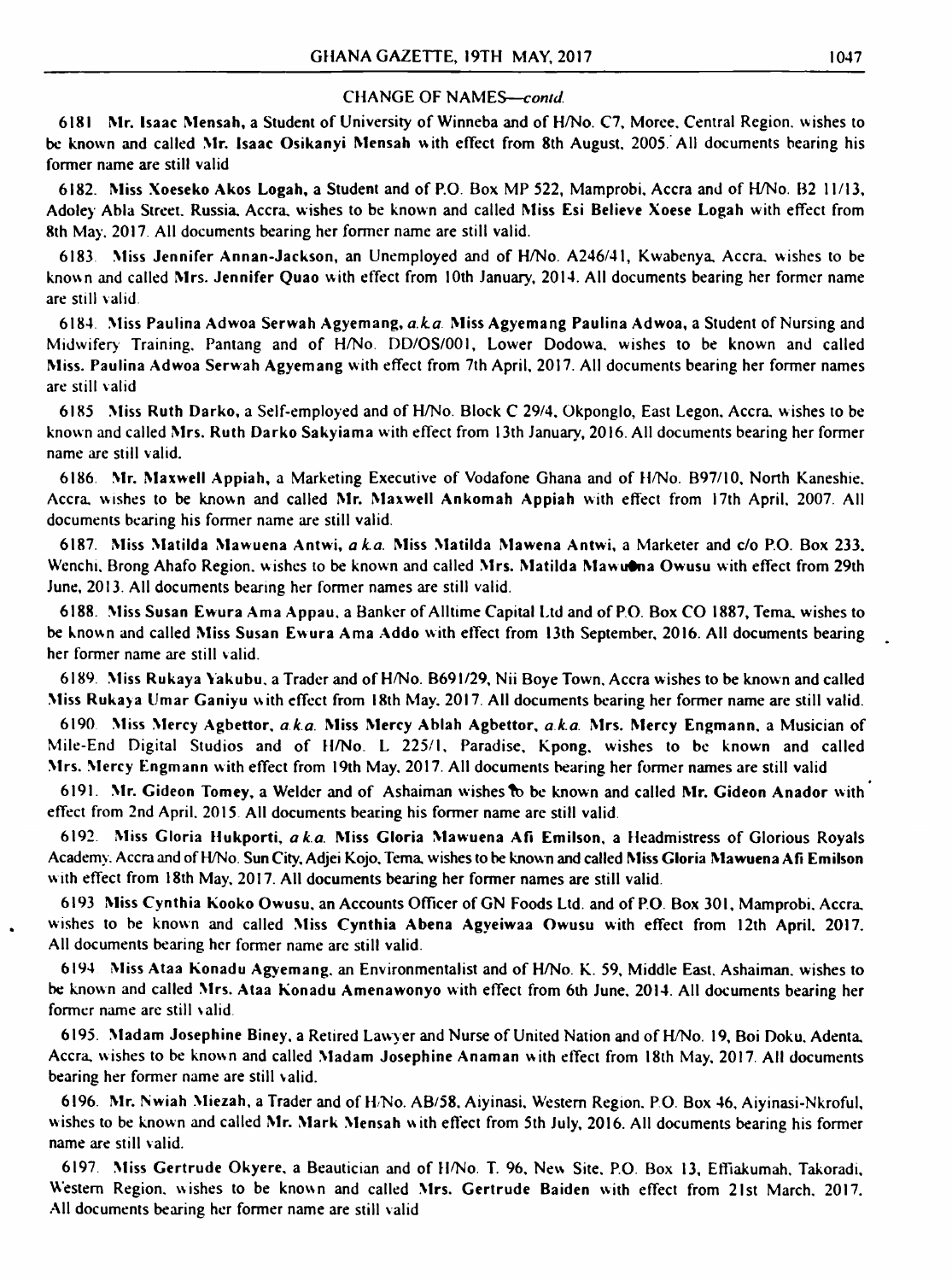6198. Miss Linda Essien, a Student of Ghana Telecom University College, P.O. Box MC 3769, Takoradi, Western Region, wishes to be known and called Mrs. Linda Ofori with effect from 11th March. 2017. All documents bearing her former name are still valid.

6199. Mr. Robert Odame. a Teacher and of H/No. 51/3, Apremdo, RO. Box 3, Takoradi. Western Region, wishes to be known and called Mr. Robert Addo Odame with effect from 18th May, 2017. All documents bearing his former name are still valid.

6200. Miss Nana Ama Kontoh, an Entrepreneur of Foka Enterprise and of P.O. Box 217, Wa, wishes to be known and called Mrs. Nana Ama Dayour with effect from 30th December, 2016. All documents bearing her former name are still valid.

6201. Mr. Monyo John Wonder Mensah, *aka.* Mr. John Wonder Mensah Kwaku Monyo, a an Unemployed and of H/No. Tor-1-172, Torve, wishes to be known and called Mr. John Wonder Mensah Kwaku Monyo with effect from 17th May, 2017. All documents bearing his former names are still valid.

6202. Mr. Kwame Kyeretwie. an Agric Officer of Food and Agriculture and of H/No. Plot B, Abrukutoaso, Mampong. Ashanti, wishes to be known and called Mr. Osei Kwame Kyeretwie with effect from 4th January, 2013. All documents bearing his former name are still valid.

6203. Miss Matilda Gyamfi, a Pastor of Global Champions Ministry and of H/No. AS 34, Atwima Boko, wishes to be known and called Mrs. Matilda Bioh with effect from 15th December. 2003. All documents bearing her former name are still valid.

6204. Miss Pollux A. Ernestina. a Nurse with REG No. GHS 7825317 of Ghana Health Service and of H/No. Plot 16, Block C, Abuakwa-Maakro, wishes to be known and called Miss Pollux Acheampomaah Ernestina with effect from 21st May, 2013. All documents bearing her former name are still valid.

6205. Mr. Dombarima Boahene. a Minister of Eternal Home Chapel. Atonsu and of H/No. Plot 1, Block K. Abrepo. Kumasi, wishes to be known and called Mr. Richard Asamoah-Adioo with effect from 19th May, 2017. All documents bearing his former name are still valid.

6206. Miss Adjei Eunice Paloma, a Student of University of Botswana and of P.O. Box CT 8664, Cantonments, Accra, wishes to be known and called Miss Adjei Pamela Alison with effect from 12th April. 2017. All documents bearing her former name are still valid.

6207. Miss Winslah Mensah Bukari, a Trader and of Plot ll,Atafoa, wishes to be known and called Mrs. Winslah Asante with effect from 24th October, 2015. All documents bearing her former name are still valid.

6208. Miss Afua Adoma Sarfo, an Unemployed and of M.E. 5, Block 14, Ashanti New Town, Kumasi, wishes to be known and called Miss Comfort Adu-Sarfo with effect from 18th May, 2017. All documents bearing her former name are still valid.

6209. Miss Rebecca Oduro Manu, a Proprietress of Posh Academy and of Plot 9, Block M. Atonsu. Dompoase. wishes to be known and called Miss Rebecca Appiagyei with effect from 4th May, 2017. All documents bearing her

former name are still valid.

6210. Miss Victoria Agyei, a Trader and of Plot 6 Block 3, Pankrono, wishes to be known and called Mrs. Victoria Agyei Oduro with effect from 5th October, 2016. All documents bearing her former name are still valid.

6211. Miss Rita Kyeremaa, a Businesswoman and of H/No. Plot 55 Block/ FD/ Akwamu. B/A, wishes to be known and called Mrs. Rita Robin Kusi with effect from 18th September. 2015. All documents bearing her former name are still valid.

6212. Miss Hilda Achiaa Asare, a Teacher of Hope of Glory Montessore and of H/No. B 385/11, Odorkor, Accra, wishes to be known and called Mrs. Hilda Achiaa Dankwa with effect from 22nd April, 2017. All documents bearing her former name are still valid.

6213. Miss Theodora Nneka Onyeagolu-Quansah, *a k a* Miss Theodora Nneka Onyeagolu, a Student and of H/No. Plot 44, Block E, Fankyenbra. Kumasi, wishes to be known and called Miss Theodora Nneka Onyeagolu with effect from 18th May, 2017. All documents bearing her former names are still valid.

6214. Mr. Festus Ikenna Onyeagolu-Quansah, *a.ka.* Mr. Festus Ikenna Onyeagolu, a Student and of H/No. Plot 44, Block E. Fankyenebra. Kumasi, wishes to be known and called Mr. Festus Ikenna Onyeagolu with effect from 18th May, 2017. All documents bearing his former names are still valid.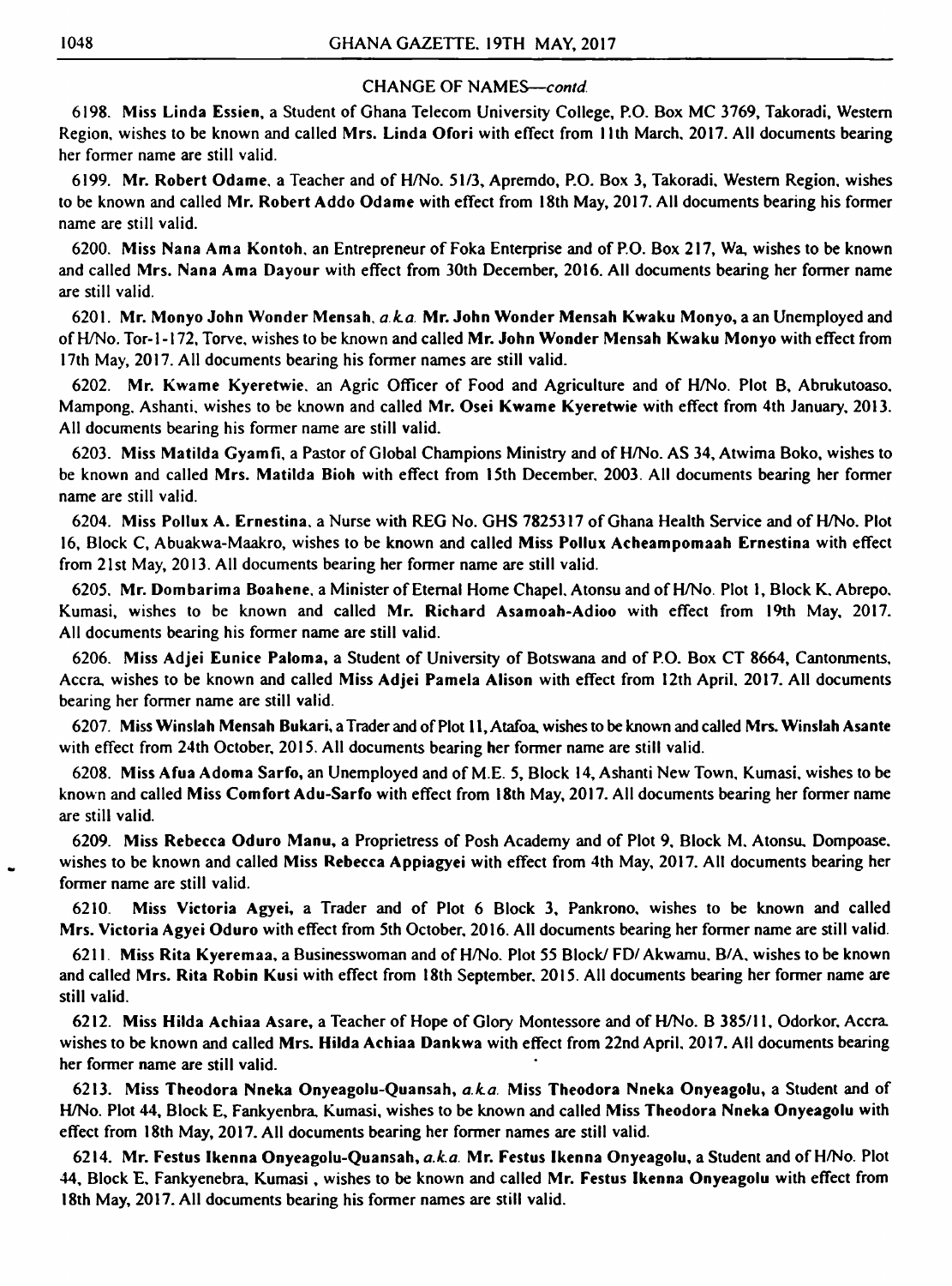«

AC19. Maamobi. Accra, wishes to be known and called Mr. Issah Adamu with effect from 18th May, 2017. All documents bearing his former names are still valid.

6215 Mr. Godsway Koby Torwoe, a Pensions Administrator of ESA Pensions Trust Limited and of P.O Box 2585, Accra Main, Darkuman Ward, wishes to be known and called Mr. Klaus Koby Torwoe with effect from 3rd March, 2014 All documents bearing his former name are still valid.

6216. Mr. Karimu Abdulrahman, a Businessman of Greenland African Limited and of P.O. Box 10222, Cantonments Accra, wishes to be known and called Mr. Karimu Larrison with effect from 17th May, 2017. All documents bearing his former name are still valid.

6217. Mr. King Faisal Ganiyu, *aka.* Mr. Ganiyu King Fiasal, a Student and of H/No. EI61/17, Nima, Accra, wishes to be known and called Mr. King Faisal Ganiyu with effect from 19th May, 2017. All documents bearing his former names are still valid.

6218. Mr. Princeworth Kwaku Anane-Asare, a Sport Administrator of Accra Technical University and of P.O Box GP 561, Accra Technical University, Accra, wishes to be known and called Mr. Princeworth Kwaku Darteh Anane-Asare with effect from 19th May, 2017. All documents bearing his former name are still valid.

6219 Mr. Frank Debrah, an IT Engineer of Guildway Consult Limited and of H/No. Block A60, Ofankor, Accra and of P.O Box AT 349. Achimota. Accra, wishes to be known and called Mr. Frank Kwame Debrah with effect from 21st July. 2016 All documents bearing his former name are still valid.

6220 Miss Emelia Merekuaa Asante, *a k a* Miss Emelia Mirekuaa, a Sprayer of SACA and of Ghana Armed Forces Institution, General Headquarters. Burma Camp, Accra, wishes to be known and called Miss Emelia Mirekuaa with effect from 19th May. 2017 All documents bearing her former names are still valid.

6221 Mr. Nutifafa Kwame Seg, *a k a* Mr. Kwame Nutifafa Seglah, a Teacher of Ghana Education Service with Reg. No. GOV10I49803M/I097635 and of PO Box TNE 1391. Teshie-Nungua Estate. Accra, wishes to be known and called Mr. Nutifafa Kwame Seg with effect from 29th August. 2014. All documents bearing his former names are still valid.

6230 Miss Beatrice Bonsu, a Trader and of H/No. JE 41. Jachie Pramso. Ashanti Region, wishes to be known and called Mrs. Beatrice Osei with effect from 9th October, 2010. All documents bearing her former name are still valid.

6222 Miss Joyce Addae, *aka* Miss Sgt. Joyce Addae, a Reverend Minister (Pastor) of The Salvation Army Church. Territorial. Headquarters, wishes to be known and called Mrs. Joyce Ofosu Brempong Yeboah with effect from 5th June. 1997. All documents bearing her former names are still valid.

6223. Mr. Gumah Yakubu Hakeem, an Entrepreneur of Carter Collectibles Centre and of H/No. 24, Odorkor, Accra, wishes to be known and called Mr. Gumah C arter Hakeem with effect from 8th March, 2017 All documents bearing his former name are still valid.

6224. Miss Josephine Aba Weiba Asmah, *a k a* Miss Josephine Baaba Asmah, a Trader and of H/No. C 61, Adabraka. Accra, wishes to be known and called Miss Josephine Aba Weiba Asmah with effect from 18th May, 2017 All documents bearing her former names are still valid.

6225 Mr. Kofi Somuah, a Returning Officer of Electoral Commission. Ayawaso District and of Block 145, H/No. 29, MKOGH Loop. Haatso. Accra, wishes to be known and called Mr. Derrick Somuah Agyekum with effect from 19th May. 2017. All documents bearing his former name are still valid.

6226. Mr. Adam Issah, a k.a. Mr. Issah Adamu, a Labourer Headman of Department of Feeder Roads and of H/No.

6227. Miss Adelaide Eyie Kwawu, *a k a* Miss Adelaide Kwawu, an Accountant of Scancom PLC and of H/No. Block I6A. Room 6. Community 3. Tema. wishes to be known and called Mrs. Adelaide Anim-Addo with effect from 19th April. 2014. All documents bearing her former names are still valid.

6228 Miss Henrietta Esenam Samey, a Procurement Officer of Harlequin International (GH) Limited and of H/No. SI33 A5. Nkrumah Street. Adjei Kojo. Tema-West, wishes to be known and called Mrs. Henrietta Esenam Dotse with effect from 10th December. 2016. All documents bearing her former name are still valid

6229. Miss Rejoice Hodzi, *a k a* Miss Hodzi Rejoice Aku, *a k a* Miss Rejoice Aku Hodzi, a Nurse with Reg. No. HAC 21377 of Jasikan District Hospital and of H/No. ANT Z-4/034, Ashaiman. wishes to be known and called Mrs. Nartey Rejoice with effect from 31st January. 2014. All documents bearing her former names are still valid.

6231. Mr. Nurudeen Karim, *aka* Mr. Maxwell Owusu, a Teacher with Reg. No. 10685/2015 of Ghana Education Service and of P.O. Box 556, Akim Oda. Eastern Region, wishes to be known and called Mr. Maxwell Owusu with effect from 2nd May. 2017. All documents bearing his former names are still valid.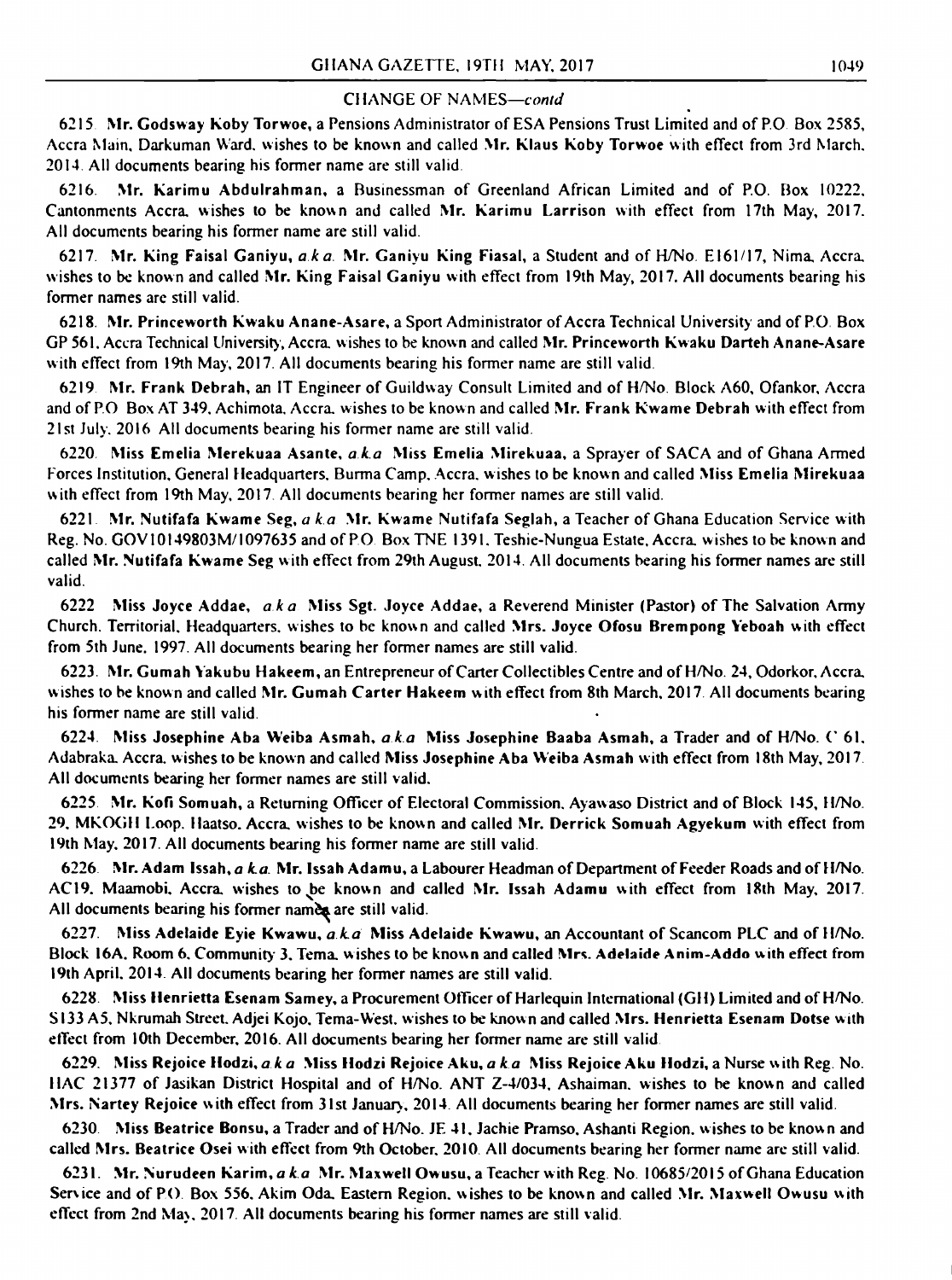6232. Miss Judith Boamah Nana Ama Gyane, *a.k.a.* Miss Judith Boamah Gyane, an Administrative Asssistant of Lincoln Community School and of P.O. Box LG 472, Legon. wishes to be known and called Mrs. Judith Boamah Amuah with effect from 4th March, 2000. All documents bearing her former names are still valid.

6233. Miss Maryan Sulemana, a Nurse with Reg. No. CHN 14022 of Amrahia Health Centre and of H/No. H299/3. Teshie, Accra, wishes to be known and called Mrs. Maryan Abordo with effect from 24th October. 2015. All documents bearing her former name are still valid.

6234. Mr. Saka Acquaye, *a.k.a.* Mr. Haj JoeTarjudeen, a Carver of Japan and of RO. BoxCT 1015. Cantonments. Accra, wishes to be known and called Mr. Haj Joe Tarjudeen with effect from 4th April, 2016. All documents bearing his former names are still valid.

6235. Miss Shulammite Danso. a Nurse of Hill Crest Nursing Center and of RO. Box KN 6054, Kaneshie, Accra, wishes to be known and called Mrs. Shulammite Ocquaye with effect from 17th October. 2015. All documents bearing her former name are still valid.

6236. Miss Grace Oppongwaa, a Public Servant of District Assembly, Kibi and of H/No. C/181. Newtown-Kibi. East Akim Municipality, wishes to be known and called Mrs. Grace Oppongwaa Appietu with effect from 19th March, 2016. All documents bearing her former name are still valid.

6237. Mr. Mafu Edward, *a.k.a.* Mr. Mafu Edward Kwasi Biyimdidam, a Teacher with Reg. No. 4895/2016 of Ghana Education Service and of E.PCollege of Education, P.O. Box 16, Bimbilla, Northern Region, wishes to be known and called Mr. Mafu Edward Kwasi Biyimbidam with effect from 16th May, 2017. All documents bearing his former names are still valid.

6238. Miss Benedicta Nyarko, a Student of Elite College, Ayeduase and of H/No. 65, Block C, Adoato-Adumanu. Kumasi. Ashanti Region, wishes to be known and called Miss Benedicta Amoah with effect from 1st April, 2017. All documents bearing her former name are still valid.

# CHANGE OF DATES OF BIRTH

6239. Mr. Sulley Ibrahim, a Businessman and of P.O. Box AB 344, Accra, wishes all to know that his date of birth is 7th July, 1972 and *not* 7th June, 1975 with effect from 5th May, 2017. All documents bearing his former date of birth are still valid.

6240. Mr. Desmond Myers, a Trader and of H/No. F653/2. Anumansa Street, Osu, Accra, wishes all to know that his date of birth is 25th October, 1998 and *not* 25th October, 1994 with effect from 17th May, 2017. All documents bearing his former date of birth are still valid.

6241. Mr. Michael Kabutey Caesar, a Self-employed and of H/No. C39, Regimanuel Estates, Accra, wishes all to know that his date of birth is 2nd April, 1982 and *not* 2nd April, 1989 with effect from 17th May, 2017. All documents bearing his former date of birth are still valid.

6242. Mr. Matthew Otabil, a Production Assistant of Fanmilk Ghana and of H/No. B1608/2I, Fadama, Accra, wishes all to know that his date of birth is 15th December, 1990 and *not* 15th December, 1986 with effect from 4th February, 2017. All documents bearing his former date of birth are still valid.

6243. Mr. Stanley Hammond, a Student and of H/No. A865/15, kwashieman. Korley Kojo Street, Accra, wishes all to know that his date of birth is 9th August, 1992 and *not* 9th August, 1988 with effect from 9th May, 2017. All documents bearing his former date of birth are still valid.

6244. Mr. Abdulai Ubaida, a Student of Health Assistants Training School. Wa and of H/No. DL-60, Dondoli, Wa. Upper West Region, wishes all to know that his date of birth is 3rd April, 1994 and *not* 3rd May, 1994 with effect from 17th May, 2017. All documents bearing his former date of birth are still valid.

6245. Madam Flora Efuah Colerangle, a Civil Servant of Electricity Company of Ghana, *c/o* P.O. Box CT 10021. Cantonments, Accra, wishes all to know that her date of birth is 7th November, 1960 and *not* 7th November, 1958 with effect from 5th May, 2017. All documents bearing her former date of birth arc still valid.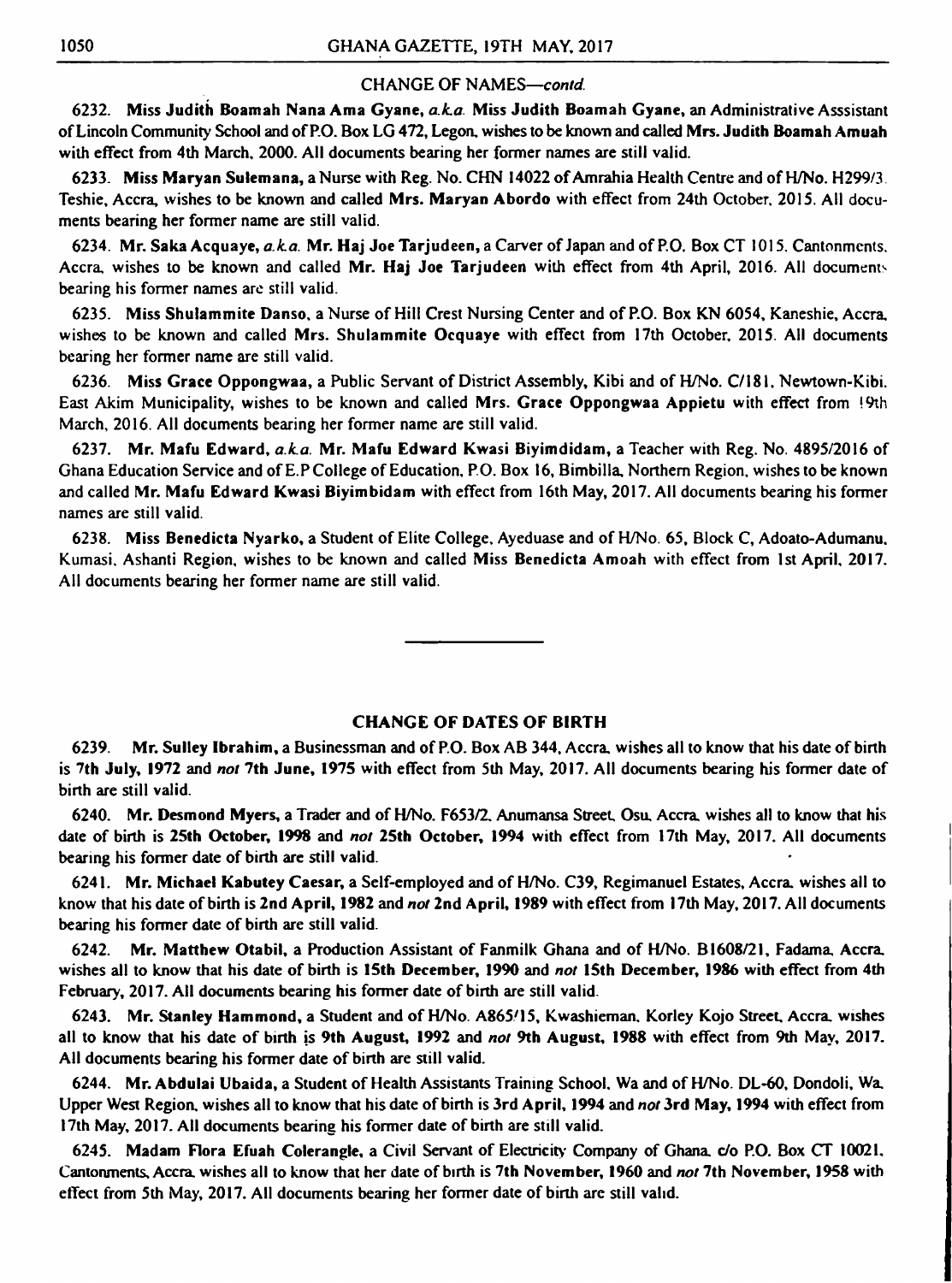6246. Mr. Geoffrey Mawuioio Dzidzornu, a Footballer of Vision Explorers Soccer Academy, Adenta, Accra and of H/No. 15. Sowatey Close, Adenta, Accra, wishes all to know that his date of birth is 19th May, 1999 and *not* 19th May, 1994 with effect from 18th May, 2017. All documents bearing his former date of birth are still valid.

# CHANGE OF DATES OF BIRTH—*contd.*

6247. Mr. Maxwell Ampadu-Yeboah, a Nurse of Ministry of Health with Reg. No. MBC/PN/16454 and of RO. Box 58, Nkwatia-Kwahu, Eastern Region, wishes all to know that his date of birth is 27th December, 1988 and *not* 27th December, 1982 with effect from 4th May, 2017. All documents bearing his former date of birth are still valid.

6248. Miss Bridget Yeboah, a Student of Christian Service University and of H/No. Plot 16, Block G Asokwa, Kumasi, Ashanti Region, wishes all to know that her date of birth is 10th February, 1994 and *not* 2nd October, 1991 with effect from 18th May. 2017. All documents bearing her former date of birth are still valid.

6249. Mr. Wanaah Dakorah, a Student of Bawku Technical Senior High School, *do* Ex SgL Jonas Tagoo Jonas. P.O. Box 240, Wa, wishes all to know that his date of birth is 2nd January, 1993 and *not* 2nd January, 1988 with effect from 29th July. 2015. All documents bearing his former date of birth are still valid.

6250. Mr. Amponsah Nyantakyi Godwin Kwame, a Student of University of Cape Coast and *do* SgL Abbey Emmanuel. Teshie-Camp, Accra, wishes all to know that his date of birth is U th March, 1989 and *not* 15th March, 1986 with effect from 18th May. 2017. All documents bearing his former date of birth are still valid.

6255. Mr. Kwaku Duah Agyeman, a Trader and of P.O. Box DK 172. Darkuman, wishes all to know that his date of birth is 11th August, 1967 and *not* 14th May, 1976 with effect from 18th May, 2017. All documents bearing his former date of birth are still valid.

6251. Miss Mary Kankam Boadu, an Unemployed and of Plot 17, Block B, Abuakwa, Kumasi, Ashanti Region, wishes all to know that her date of birth is 9th March, 1993 and *not* 9th March, 1995 with effect from 31st January, 2017. All documents bearing her former date of birth are still valid.

6259. Mr. Richard Asamoah-Aidoo. a Minister of Entemal Home Chapel. Atonsu and of H/No Plot 1, Block K, Abrepo. Kumasi. w ishes all to know that his date of birth is 30th April, 1973 and *not* 28th October, 1968 w ith effect from 19th May, 2017. All documents bearing his former anne are still valid.

6252. Miss Lilian Padiki Amanor, a Student of Pantang Nursing and Midwifery Training College and of H/No. J 77/4, Salem-Manya. Kpongunor, Eastern Region, wishes all to know that her date of birth is 24th December, 1997 and *not* 24th December, 1998 with effect from 15th May, 2017. All documents bearing her former date of birth are still valid.

6260. Miss Abubakari Sherihan. a Student of Nursing Training College, *d o* NTC. P.O. Box 392. Abubakari Sherihan. H/No. 54. Kambiehi. Wa. w ishes all to know that her date of birth is 27th August, 1996 and *not* 26th August 19% with effect from 18th May, 2017. All documents bearing her former date of birth are still valid.

6253. Mr. Rahim Abu, a Businessman and of P.O. Box 15, Accra, Nima. wishes all to know that his date of birth is 14th June, 1987 and *not* 14th June, 1980 with effect from 18th May, 2017. All documents bearing his former date of birth are still valid.

6254. Mr. Randy Clark, a Trader and of H/No. 56, Plot 44, Block C, New Achimota. wishes all to know that his date of birth is 30th September, 1990 and *not* 30th September, 1992 with effect from 18th May, 2017. All documents bearing his former date of birth are still valid.

6256 Mr. Adolf Acheampong, a National Service Personnel of Ghana Education Service and of Block 9, Plot 21, Ejisu. wishes all to know that his date of birth is 20th September, 1988 and *not* 30th September, 1987 with effect from 17th May, 2017. All documents bearing his former date of birth are still valid.

6257 Mr. Twumasi Acheampong Enoch, a Student of Nursing Training and of H/No. B.O. 18, Sepaase. Bodwesango. Ashanti Region, wishes all to know that his date of birth is 22nd June, 1996 and *not* 6th September, 1996 with effect

from 15th June. 2016. All documents bearing his former date of birth are still valid.

6258. Miss Cynthia Abena Agyeiwaa Owusu, an Accounts Officer of GN Foods Ltd. and of P.O. Box 301, Mamprobi, Accra, wishes all to know that her date of birth is 28th January, 1986 and *not* 28th February, 1986 with effect from 12th April, 2017. All documents bearing her former date of birth are still valid.

6261. Mr. Elton Phanos, a Safety Officer of GHACEM Limited and of P.O. Box AX 455. Takoradi. Western Region, wishes all to know that his date of birth is 14th April, 1998 and *not* 14th April, 1989 with effect from 19th May, 2017. All documents bearing his former date of birth are still valid.

6262. Mr. Lambert Welpuo, a Student of Nursing Training College. Jirapa and of N.T.C. P.O Box 24, Jirapa. Upper W'est Region, w ishes all to know that his date of birth is 21st September, 1992 and *not* 1st January, 1990 with effect from 19th May. 2017. All documents bearing his former date of birth are still valid.